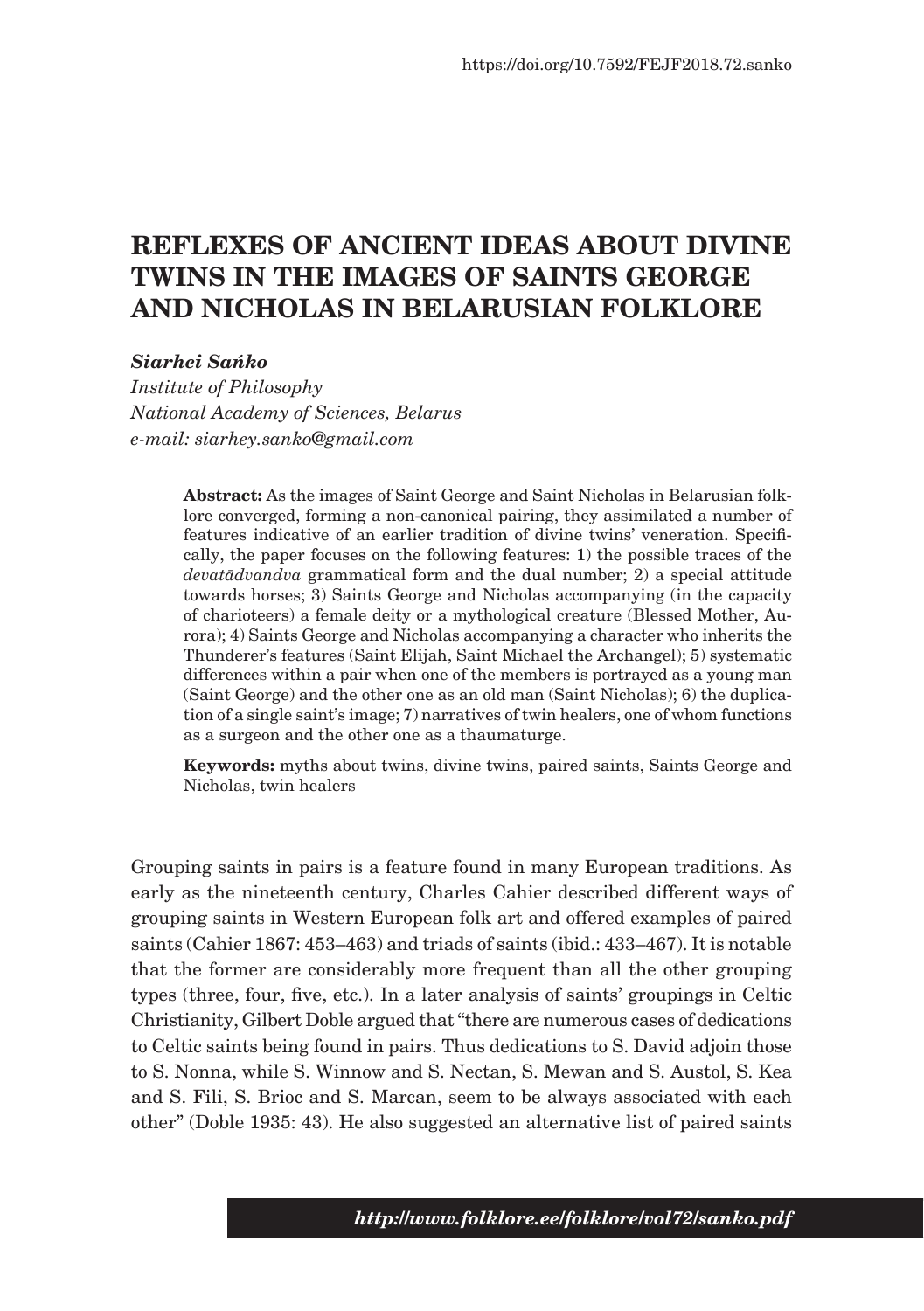and noted that "the joint cult of SS. Mewan and Austol is a particularly striking example of this phenomenon" (Doble 1939: 16). The discussion of Celtic data can be found in Jankulak (2013 [2009]). A century ago, James Rendel Harris also suggested a connection between paired saints in European folklore and apocryphal literature with the ancient cult of "heavenly twins" (Harris 1903, 1906, 1913).

The same phenomenon of grouping saints existed in the cultural sphere of Russian Orthodoxy and sometimes manifested in canonisation (cf. the paired saints Anthony of the Caves and Theodosius of the Caves). This tendency is even more prominent in "folk Christianity" and is reflected in folklore texts of different genres. It is noteworthy that such grouping is often either entirely or mostly independent from both canonical and apocryphal hagiography. This tendency could not have been related to the spread of Christianity in Eastern Europe because it was not so prominent in the Byzantine Empire, where it stemmed from a persistent tradition of worshipping divine twins, which itself originated in the Greco-Roman world.

A prominent case of a saint pairing without a strong hagiographic influence in Belarusian folklore is the pair of Saints George and Nicholas.<sup>1</sup> These saints invariably appear together in a vast body of folk charms which include enumerations of saints (often according to the folk calendar) and canonical saint pairings (Saints Cosmas and Damian, Florus and Laurus, Peter and Paul, Anthony and Theodosius, etc.), for example: "… Kuźma-Dziemian, … Jahorja, i Mikola, … Piatra-Paŭla, …" (… Cosmas-Damian, … George, and Nicholas, … Peter-Paul, …) (Romanov 1891b: 27, No. 90); "… śviatyj Jurij i śviatyj Mikola, i śviatyj Pavla j Piotra" (… Saint George and Saint Nicholas, and saints Paul and Peter) (ibid.: 77, No. 146); "Śviaty Jura, śviaty Mikola, i śviaty Antonij i Chviadosij, Illia i Pakrova" (Saint George, Saint Nicholas, and saints Anthony and Theodosius, Elijah and *Pakrova*<sup>2</sup> ) (Bartaševič 1992: 47, No. 61); "Śviaty Božy dzianiočak, Śviataja Subota, Śviataja Sluckaja Troica, Śviaty Ajciec Mikola, Śviaty Jurej-uhodničak Božy" (Holy God's Day, Holy Saturday, Holy Slutsk Trinity, Holy Father Nicholas, Saint George – God's chosen one) (Vasilievič & Salaviej 2009: 200, No. 917).

It is interesting to note that the following features are not typical of the Russian tradition of charms: 1) enumerating saints in a calendar sequence (cf., for example, Maykov 1869: 76, No. 195; 114–115, No. 285; Vinogradov 1907: 53, No. 70; Vinogradov 1908: 23, No. 13; Vinogradov 1910: 8–9) and 2) grouping saints George and Nicholas even in a positional pair. Moreover, when George and Nicholas's names are listed in an enumeration not far from each other, they may be separated by some other saint or saints: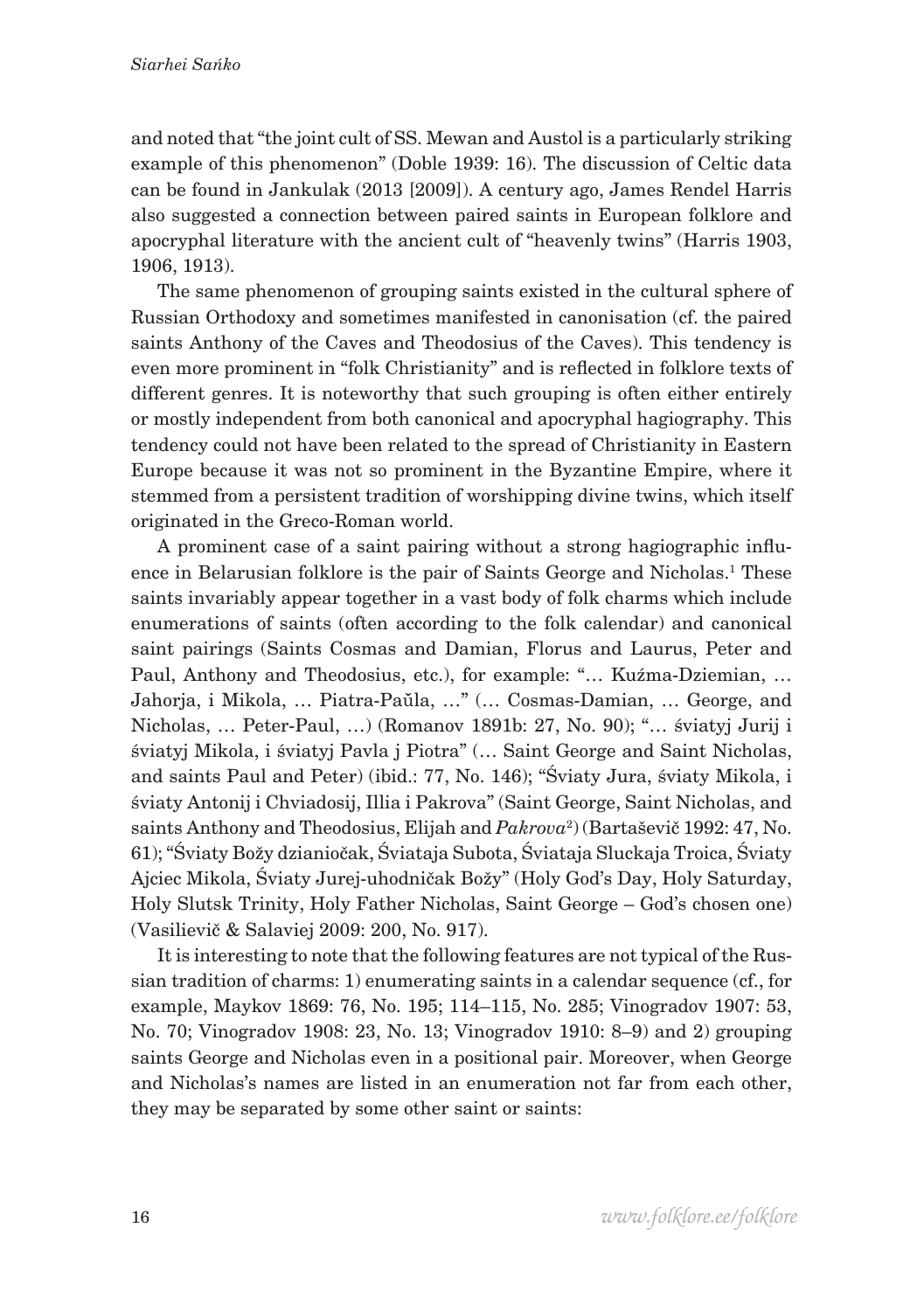*Istinnyi Khristos i Bogoroditsa, Mater' Bozhiya, Mikhaile i Gavriile Arkhangeli Gospodni,* Nikolae Chudotvorets*, Vlasie, Sevatiyskii chyudotvorets,* Georgie Khrabryi*, Flore i Lavre, Merkurie Smolenskii, Averkii Yerapol'skii, Antonii, Feodosii Kiyevskie Pecherskie chyudotvortsy…*  (Vinogradov 1907: 53, No. 70)

True Christ and Dei Genetrix, the Mother of God, Michael and Gabriel the God's Archangels, *Nikolaos the Wonderworker*, Blaise the Wonderworker of Sebastea, *George the Brave*, Florus and Laurus, Mercury of Smolensk, Abercius of Hieropolis, Anthony, Theodosius of Kiev the Wonderworkers of the Caves…

*Stoit velikii* Nikolae Chyudotvorets *… Na gorakh kamennykh stoyu ya, rab bozhii (imya rek), poklonyayusya na vse chetyre storony Isusu Khristu, Vyshnemu Tvortsu, i* Khrabromu Georgiyu*, i arkhistratigu Mikhailu, i vsem nebesnym silam, Gavriilu i Koz'me i Domiyanu, i arkhidiyakonu Stevanu, i svyatym apostolom Petru i Pavlu, i vsem svyatym apostolom.*  (Vinogradov 1908: 45, No. 42)

Great *Nikolaos the Wonderworker* is standing… I, God's slave (name), am standing on the stone rocks, bowing at all the four sides to Jesus Christ, Supreme Creator, and *George the Brave*, and Michael the Archistrategos, and all the powers of heaven, Gabriel and Cosmas and Damian, and Stephen the Archdeacon, and Saint Apostles Peter and Paul, and to all the Saint Apostles.

*Umolyayu Tebya, istinnyi Khristos, Syn Bozhii, vsemiloserdnyi Bozhe, i Mater' Presvyataya Bogoroditsa, i svyatyi arkhangel Mikhail, groznyi voyevoda nebesnykh sil,* svyatyi Georgii Khrabryi*, i svyatye ugodniki Kossma i Damian,* Nikolai chudotvorets*, Vlasii, yepiskop Medostii Iyerusalimskii, Frol i Lavr, Merkulii Smolenskii, Averkii Iyerapol'skii, i svyatye yevangelisty Matvei, Ioann, Luka i Marko, i svyatye ugodniki Antonii i Fedosii, kiyevskie chudotvortsy, kheruvimy i serafimy i vsya nebesnyia sily!* (Maykov 1869: 114–115, No. 285).

I beg you, True Christ, the Son of God, God the All-Merciful and Holy Mother of God, and Saint Michael the Archangel, formidable commander of Heaven's forces, *Saint George the Brave*, and Saints Cosmas and Damian, *Nikolaos the Wonderworker*, Blaise, bishop Modestus of Jerusalem, Florus and Laurus, Mercury of Smolensk, Abercius of Hieropolis, and Saint Evangelists Matthew, John, Luke and Mark, and Saints Anthony, Theodosius the Wonderworkers of Kiev, cherubim, seraphim, and all the powers of Heaven!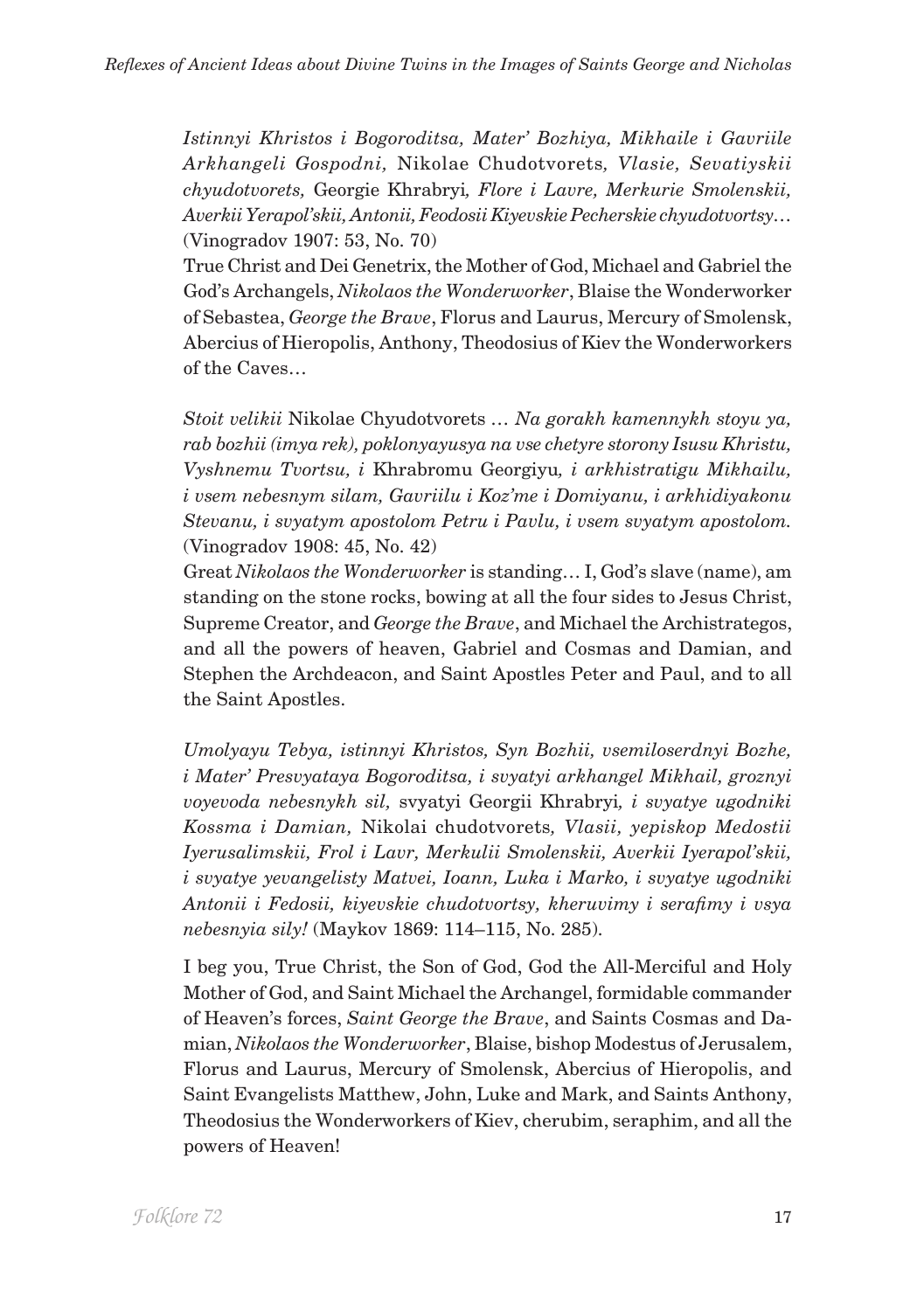It should be noted here that academic discussion of the merging cults of the two saints was primarily based on Belarusian data (Anichkov 1892: 39–40; Uspenskiy 1982: 138–140). The repositories of paired saints in Belarusian and Russian charms overlap only partially. This could mean that the phenomenon of grouping saints in pairs continued into the period of Russian and Belarusian Orthodoxies' independent existence on ethnic Russian and Belarusian territory (at least, into the times of the Grand Duchy of Lithuania and the Polish–Lithuanian Commonwealth).

Saints George and Nicholas are much more often called upon together beyond these enumerations (see, for example, Romanov 1891b: 18–19, No. 50; 43, No. 158; 43, No. 160; 47, No. 174; 82, No. 168; 112, No. 297; 137, No. 2; 138, No. 4; 139, No. 10; Bartaševič 1992: 56, No. 90; 62, No. 109; 64, No. 116; 65, No. 118; 344, No. 1185; Vasilievič & Salaviej 2009: 199, No. 912; 200, No. 917; 471, No. 2323; 503, No. 2497).

If a saints' trio is called upon in a charm, then two of them generally appear as a pair in other cases. Saints George and Nicholas can be coupled with Saint Michael the Archangel in Belarusian charms: "śviatoha Jahorija … śviatoha Mikalaja … śviatoha Michajla" (Saint George … Saint Nicholas …. Saint Michael) (Romanov 1891b: 183, No. 98; another variant in Vasilievič & Salaviej 2009: 140, No. 606; 493, No. 2450), Saint Elijah: "Śviaty Mikola, Śviaty Juraj, Śviaty Illia" (Saint Nicholas, Saint George, Saint Elijah) (Vasilievič & Salaviej 2009: 81, No. 274), and Holy Mary: "Śviaty Juraj, śviataja Mikola, matka Chrystova" (Saint George, Saint Nicholas, the Mother of God) (Bartaševič 1992: 312, No. 1051); "Śv. Jury, Śv. Mikola, matka Pakrova" (Saint George, Saint Nicholas, the Mother *Pakrova*) (Vasilievič & Salaviej 2009: 265, No. 1230). There is a curious case when "Zaranica" (Aurora) takes the place of a female character: "Išoŭ śviaty Juraj ź Mikolam, stračaje zarnicu" (Saint George was walking with Saint Nicholas and met Aurora) (Bartaševič 1992: 344, No. 1185).

Saints George and Nicholas also appear together in Belarusian traditional calendar poetry: "Jurja i Mikola pa miežach chodziać, / Pa miežach chodziać, žyta rodziać" (George and Nicholas walk along the field edges / [They] walk along field edges, make the rye grow) (Bartaševič & Salaviej 1980: 101, No. 61); "[Haspadar] Siadlaje kania vorana, / Jedzie ŭ polie žyta hliadzieć. / Spatykaje jaho Jurje ź Mikolaj: / – Nie jedź, panie haspadaru, / Tvajo žyta daŭno ahliedžana…" ([The master] saddles up a black horse, / Rides to the field to inspect the rye. / George and Nicholas meet him: / – Don't go, master, / Your rye was inspected long ago…) (Bartaševič & Salaviej 1980: 87, No. 45); "Jurje, Mikola, / Abyjdzi žyta naŭkola, / I adamkni ziamlicu, / I vypuści rasicu" (George, Nicholas, / Walk around the rye, / And unseal the land, / And let the dew out) (Bartaševič & Salaviej 1979: 173, No. 196); "A ty, Yurja, Mikola, / Abyjdzi žyta naŭkola"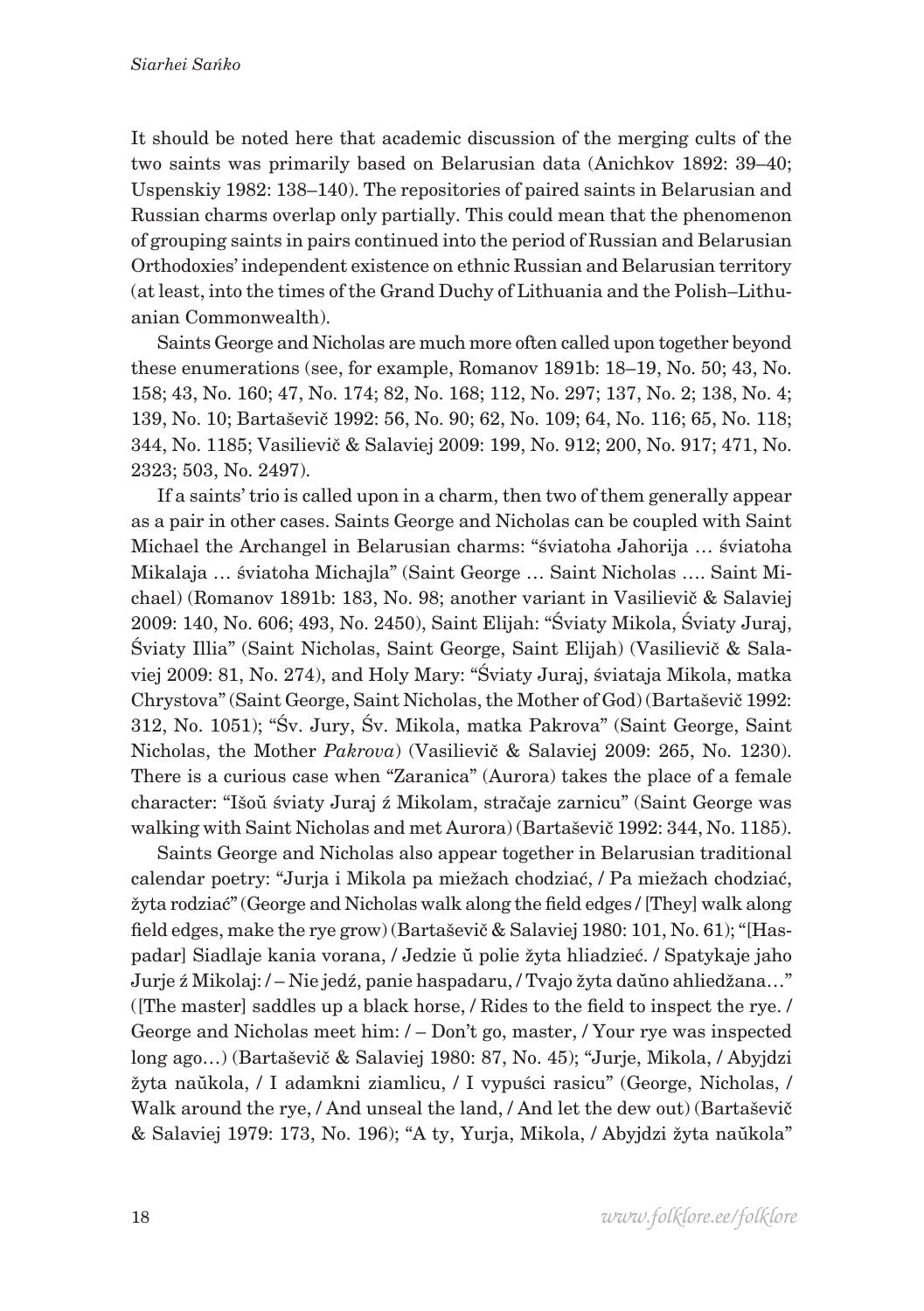(And you, George, Nicholas, / Walk around the rye) (Bartaševič & Salaviej 1979: 173, No. 195). Moreover, in the extensive body of Belarusian *valačobnyja*<sup>3</sup> songs the plot revolves around the search for a missing fertility deity, a motif better known from surviving Hittite variants (Sańko 1994). In approximately half of the songs one of these paired saints (either George or Nicholas) represents the "fertility deity", while the other one tends to be the only character who is able to find the missing protector of good harvest and prosperity in the coming calendar cycle.

Saints George and Nicholas are portrayed as paired saints in a number of folk legends (Sheyn 1893: 360–362, No. 210; 367–370, No. 215; Romanov 1891a: 19–20, No. 15; 20–22, No. 15b; 66–67, No. 44; 163–165, No. 16). They also feature in proverbs related to the calendar cycle: "Jury z rasoj, a Mikola ź siaŭboj" (George is with the dew and Nicholas is with the sowing) (Fiadosik 1976: 99, No. 637); "Jury ź ciaplom, a Mikola z karmom" (George is with the warmth and Nicholas is with the fodder) (Fiadosik 1976: 99, No. 638); "Jury napjecca, i Mikola nie astajecca, da j Ivan by piŭ, kab chto kupiŭ" (George will get drunk, and Nicholas will follow him, and John would have drunk if someone had bought [him something to drink]) (Fiadosik 1976: 99, No. 639); "Skazaŭ śviaty Jurja: 'Ja žyty ŭradžu', a śviaty Mikola: 'Jak ja pahliadžu'" (Saint George said: 'I will grow rye' and Saint Nicholas [said]: 'As I will look after') (Fiadosik 1976: 99, No. 645); "Jury skazaŭ: 'Žyty ŭradžu'; Mikalaj adkazaŭ: 'Paždžy, pahliadžu'" (George said: 'I will grow rye' and Nicholas replied: 'Wait, I will look after') (Fiadosik 1976: 100, No. 645а); "Jury maścić, a Mikola hvaździć" (George makes it chilly, and Nicholas makes it frozen) (Fiadosik 1976: 113, No. 813); "Jury zamościć, Mikola zahruździć" (George will make it chilly, Nicholas will freeze the soil) (Fiadosik 1976: 113, No. 813а); "Viasnoju Heorhi, lietam Nikalaj z kormam, uvosień z mostam, zimoju z hvoździem" (In the spring it is George, in the summer it is Nicholas with fodder, with a chill in the autumn, with frost in the winter) (Fiadosik 1976: 113, No. 814), and also in ritual practices: "Na Mikolu kolas paśviačali, na Juryja – žyta" (On St. Nicholas's Day an ear [of rye] was consecrated, and on St. George's Day the [crop of] rye [was consecrated]) (Lopatin 2006: 294, No. 38).

One of the first scholars to investigate the reasons behind the convergence (up to the total merging) of the folk images of Saints George and Nicholas was Evgeniy Anichkov. He cited Saint Nicholas's "other vita" (Antonin 1873: 280; Leonid 1881: 61), which has an account of Saint Nicholas visiting Saint George's church and sacrificing oxen there (Anichkov 1892: 6), but he himself acknowledged the vulnerability of this evidence inasmuch as Saint Nicholas also visited other churches during his pilgrimage, where he also sacrificed oxen to other saints (ibid.: 7). What is more important is that hagiographic texts ascribed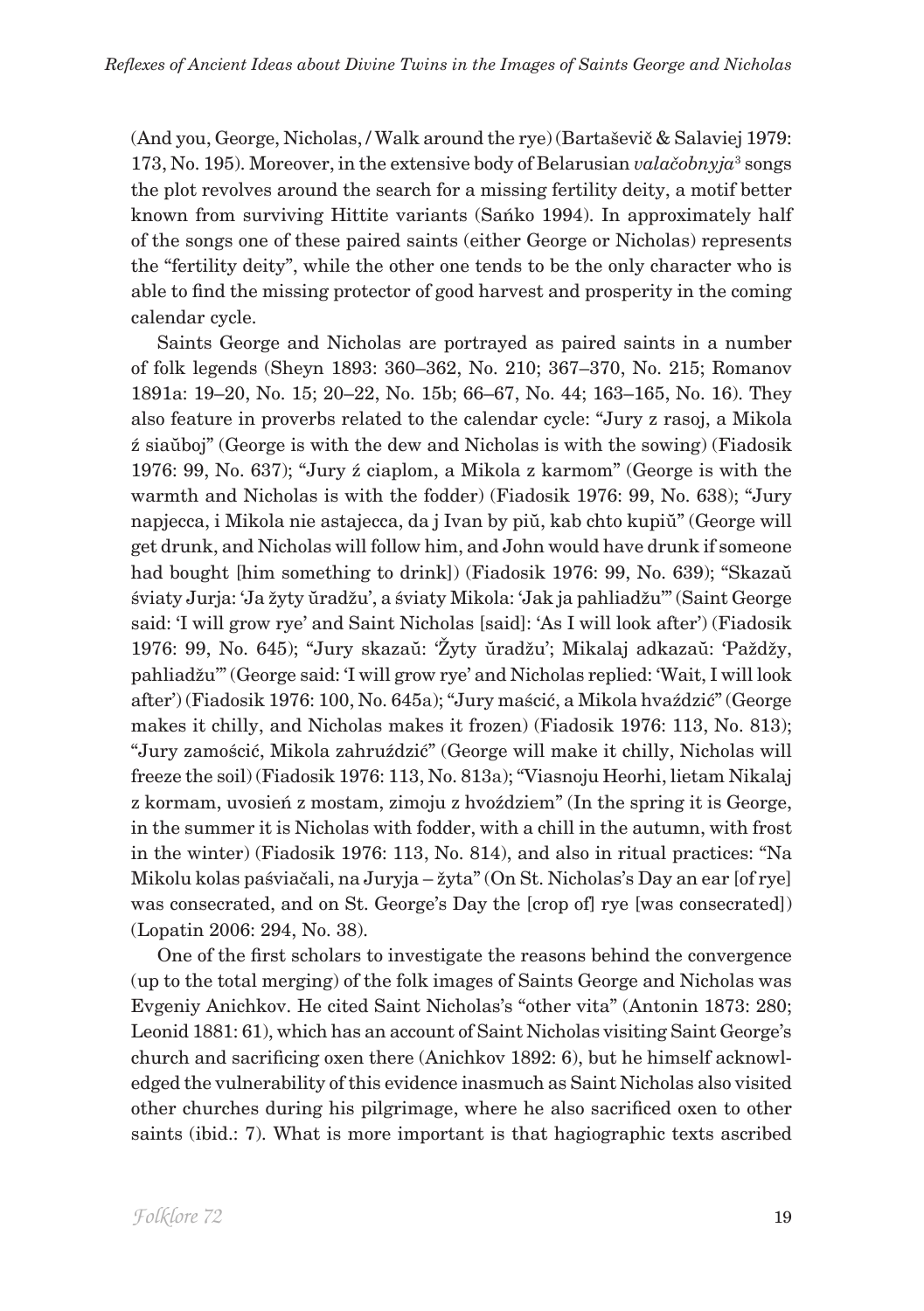similar miracles to both saints (and also to Saints Nicetas and Theodore): the miracle of transference (delivering an enslaved young man from heathens), the miracle of prison liberation, the miracle of the servant who lost gold; although Anichkov ultimately argues that "this only proves the idea that the legends of Saints George, Theodore, Nicetas, and Nicholas developed in similar conditions" (ibid.: 9). Anichkov also noted that some stories about St. Nicholas incorporated the theme of dragon slaying (commonly associated with St. George).

Still, these similarities in most likelihood merely indicate what motifs were popular at the time when the respective vita variants emerged. Some of these motifs clearly are of pagan origin (including the dragon slaying).

It is likely that the real convergence of the images of these two saints occurred at the time of Ancient Rus'. The original variant of "Menology" that was included in the ancient Russian adaptation of the earlier Bulgarian "Streams of Gold" (Sreznevskiy 1867: 19–23, 26; Fomina 1984) includes a note that on 6 December (O.S.) there was "a miracle of Saint Nicholas and Saint Christian martyr George" (so-called "double miracle"), different versions of which subsequently became parts of various anthologies of Saint Nicholas's miracles (Makeyeva 2009). Turilov's idea that the "double miracle" had a Greek origin (that was transmitted via Bulgaria) (Turilov 1996) is still no more than a hypothesis, thus Uspenskiy's conclusion that the two saints' pairing is a uniquely Eastern Slavic phenomenon looks more plausible. This is all the more the case given that such merges are numerous and recurrent in folk culture and they are generally not motivated by a "double miracle" in theological and ecclesiastical literature.

It was already Anichkov who paid specific attention to Belarusian *valačobnyja* songs when discussing the reasons for the convergence of Saints Nicholas's and George's cults. He noted that "the performers of *valačobnyja* songs are of unsophisticated commoners: *valačobniki* who sang these songs on major holidays in front of houses' windows, of course, did not care to study the vita of a saint, but, on the contrary, sang about him what they learned from their immediate uneducated environment" (Anichkov 1892: 39). He also drew attention to the calendar proximity of the two saints' spring holidays and saw it as one of the reasons of their merging in folk tradition (ibid.).

I suggest that another important reason for this convergence both in charms and in folk songs was the older tradition of verbal and nonverbal veneration of "divine twins". So I consider it is necessary to focus on the possible traces of this twin mythology in the saints' images. Twin mythology was thoroughly discussed by James Rendel Harris (1906), Fernand Chapouthier (1935), Alexander Krappe (1936), Donald Ward (1968), Vyacheslav Ivanov and Vladimir Toporov (1983), and others.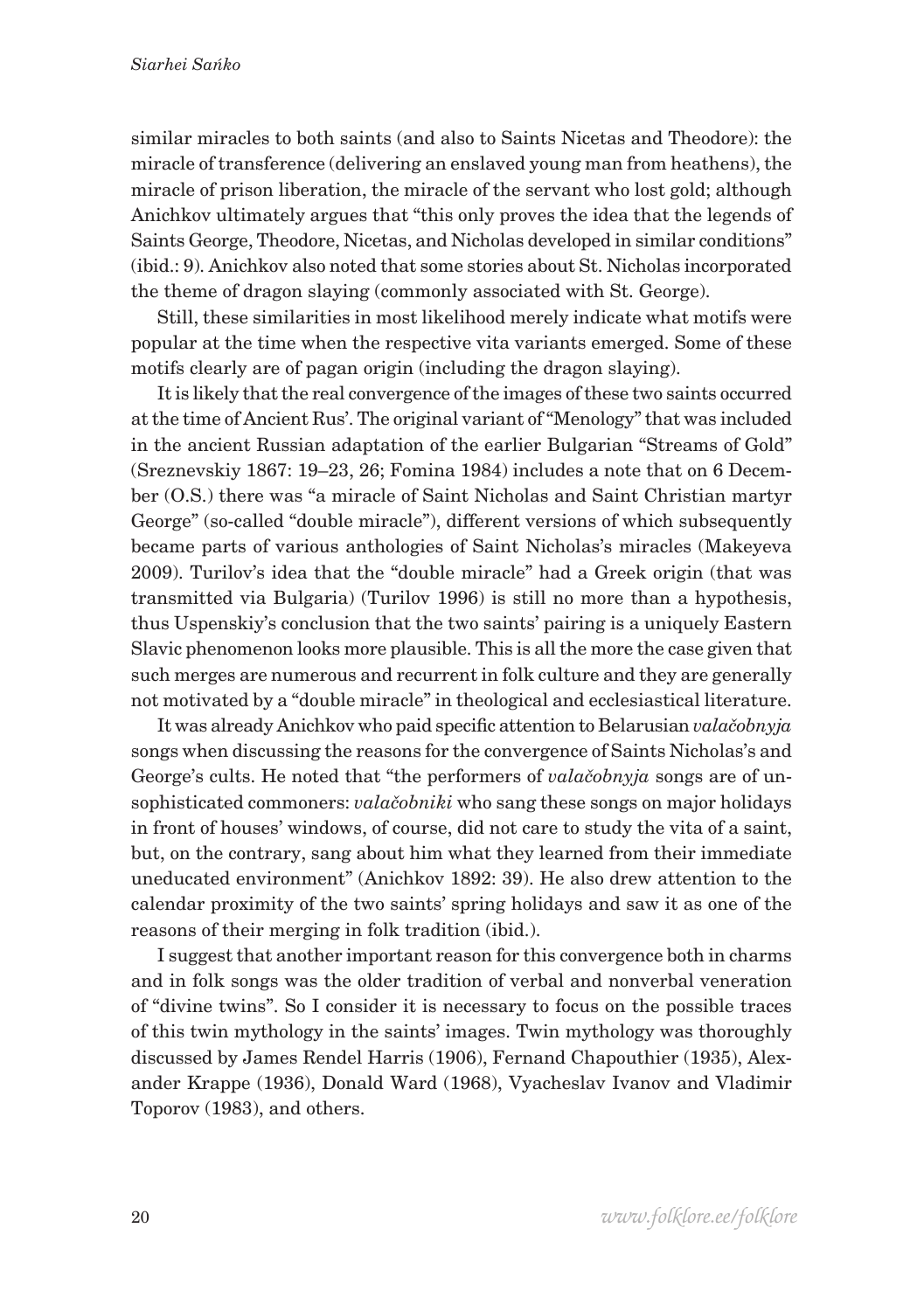# **POSSIBLE GRAMMATICAL INDICATORS OF SAINTS GEORGE AND NICHOLAS' PAIRING**

An analysis of ancient Russian literature shows that to designate special – "divine" or saint – pairs, forms of ancient dual number were used that are similar to what was known as *devatādvandva* (lit. "divine pair") in the ancient Indian language (Zholobov 1997, 1998; Zholobov & Krys'ko 2001). In the Vedic tradition, it is extremely likely that it was the natural pairings of divine twins (such as Sky Father and Earth Mother, the Ashvins and Mitra–Varuna) that were originally referred to as *devatādvandva* in the *Rigveda* and the *Atharvaveda* (*dyāvāp ́ ṛthivī* 'Sky-Earth', *́ mitrāvaruṇāu* 'both Mitra and Varuna', *aśvínāu* 'both Ashvins'), which served as a model for similar references in other (originally non-twin) pairs. Oleg Zholobov argued that "when studying these facts, we cannot separate linguistic aspects from those of comparative mythology and the history of culture in general. In this particular case the interpretation of abovementioned illustrations as ancient Slavic examples of *devatādvandva* form corresponds entirely to their cultural status as venerated pairs. Nowadays we can consider it established knowledge that the pagan twin cult transformed into East and South Slavic veneration of sacred pairs" (Zholobov 1998: 51). This aspect was also highlighted by Vyacheslav Ivanov and Vladimir Toporov (Ivanov & Toporov 1977: 115; Toporov 1989: 59–63 ff.).

Vitaliy Zaykovskiy emphasised that combining the saints' names into a single word (for example, Cosmas-Damian, Peter-Paul, Zosimus-Sabatius, George-Nicholas, etc.) in folklore texts reflects "the process of two names' integration into one *devatādvandva-*type name, a unified name that collocates with words in a singular form" (Zaykovskiy 1994: 56–59). In a paper on folk verses about Nikola Mokrush (St. Nicholas), Taisiya Khlybova tentatively suggested that the ancient literary dual number could have influenced the grammatical indicators of the feminine gender applied to male sacred characters: "In nominative, accusative and vocative cases of the dual number the declensional endings of masculine adjectives is "*-ая*" (*-aya*) (for example: *Raduytasya, Borise i Glebe bogomudraya!* <…> *blazhennaya* etc.), masculine verbs' dual number ends with the feminine inflexion *-a* (*nesla*, *khodila*)." However, she ultimately favoured a different explanation of this phenomenon, saying: "In our opinion, the discrepancy between grammatical and natural gender in the verse is caused primarily by extralinguistic factors" (Khlybova 2007: 24). Six years earlier Svetlana Tolstaya had also highlighted this phenomenon:

*The gender changes affected primarily male names of the feminine grammatical inflectional paradigm where a transfer to the feminine gender did not demand any formal modifications of the stem: 'Dve Mikoly u nas*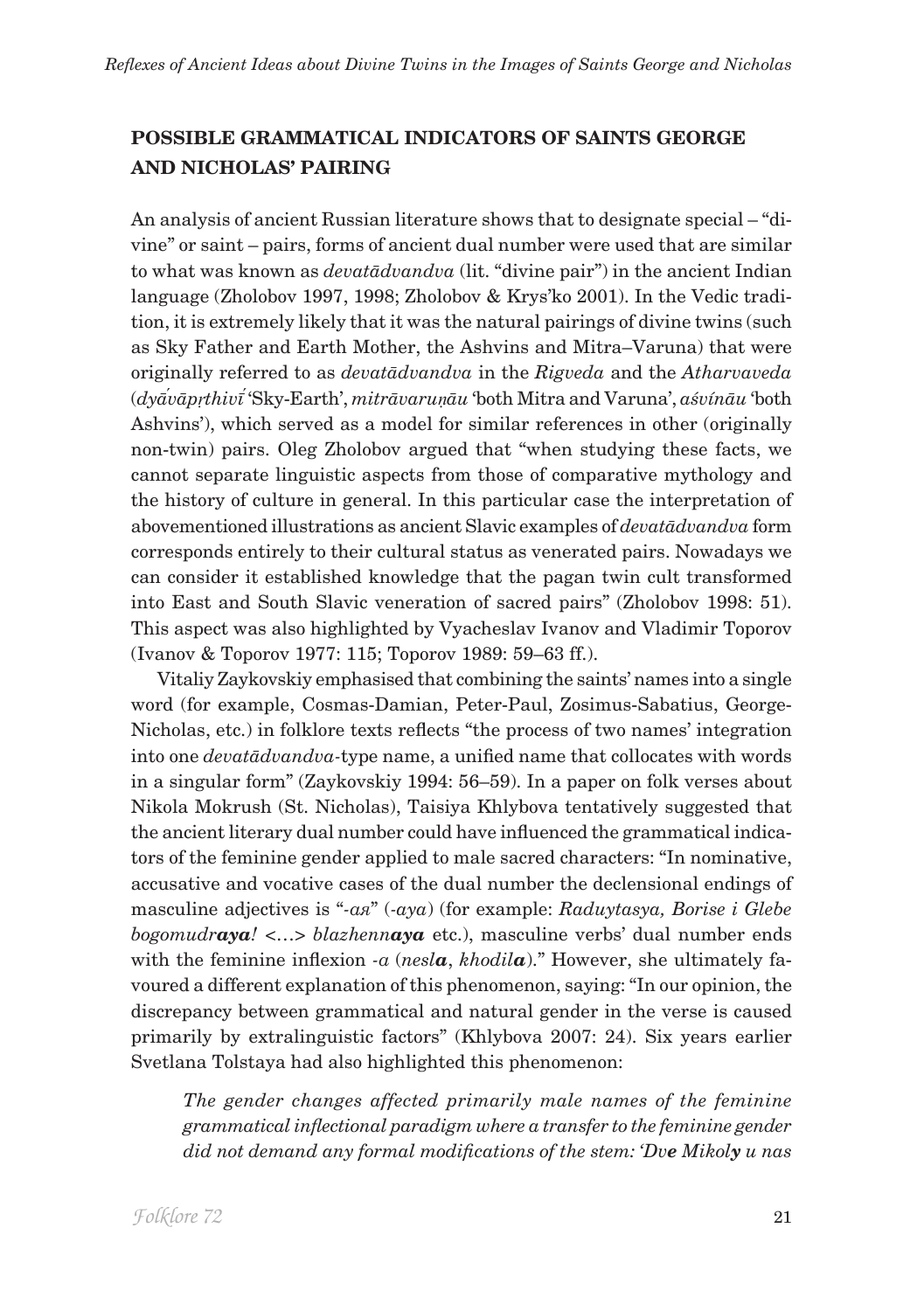*prazdnovali – zimnyaya i vesnovaya' (We celebrated two Nicholas's [days]: one in winter and one in spring), 'Varvara zavaryla, a Mykola zagvozdyla' (Varvara boiled and Nicholas froze), 'Svyataya Llya [Ilya]' (Saint Elijah), 'Llya nanesla gnillya' (Elijah brought rot), etc.* (Tolstaya 2001: 57)

She noted that "they are a prominent testimony to the semantic disconnect between anthroponyms and original Christian reference; as a result, the category of the grammatical gender loses its real content (correlation with sex) and the anthroponym loses its onomastic function" (ibid.).

Such examples are indeed numerous in Belarusian folklore texts (Taisiya Khlybova cited primarily Belarusian examples). They mostly refer to Saint Nicholas (śviataja Mikola) and Saint Elijah (śviataja Illia), but can also be applied to Saint George's name: "Prošu ja i Jurju-Jahorju i Mikolu nadzieliajuščaho" (I also ask George and Nicholas the Giver) (Romanov 1891b: 48, No. 176). There is, however, one folk charm that most likely reflects the dual forms of masculine adjectives:

*Śviaščennaja i votča načaĺnica Mikolaja, śviatyj božij uhodnik, vialikij čudotvorca, spasisia ob dušach našych. … Śviatyj chrabryj Jahoraj, biari svoju zolotuju trubu … Śviatyj prapodobnyj Chrolij, i ty ž ich spastyr, spasi jetu skocinu. Śviataja usierdnaja, k vam pribehaju, Hospodi vyšnij Isusia Christe, synia božij, mać pračistaja, presviataja bohorodica. Śviataja mać pračistaja, spasi ž jetu skocinu … I prosim śviatoho Mikolu, božaho uhodnička čudotvorca: śviatyj Mikola čudotvorac, spasi jetu skocinu…*  (Romanov 1891b: 46, No. 169)

Sacred and fatherly chief Nicholas, God's Saint, the great Wonderworker, take care of our souls … Holy brave George, take your golden trumpet … Saint Reverend Florus, you are their shepherd, take care of this stock. Holy zealous, I am turning to you, Holy God Jesus Christ, the Son of God, Blessed Mother, Our Lady, Holy Mother, save this stock … And we ask Saint Nicholas, God's Saint the Wonderworker, to take care of this stock…

The charm's text is obviously contaminated with fragments of other charms used to strengthen the power of magical text. This is reflected in the double appeal to Saint Nicholas in different grammatical forms and the "incorrect" appeal to Saint Florus without mentioning Saint Laurus. The latter two saints only appear in charms as a pair. Thus we should attribute the words "Śviat**aja** usierdn**aja**" (Holy zealous) to "Śviaščenn**aja** i votč**a** načaĺnic**a** Mikolaj**a** … Śviatyj chrabryj Jahoraj" (Sacred and fatherly chief Nicholas … Holy brave George), suggesting that the grammatical "incorrectness" reflects some formulas based on *devatādvandva.* This example is important because the name Nicholas does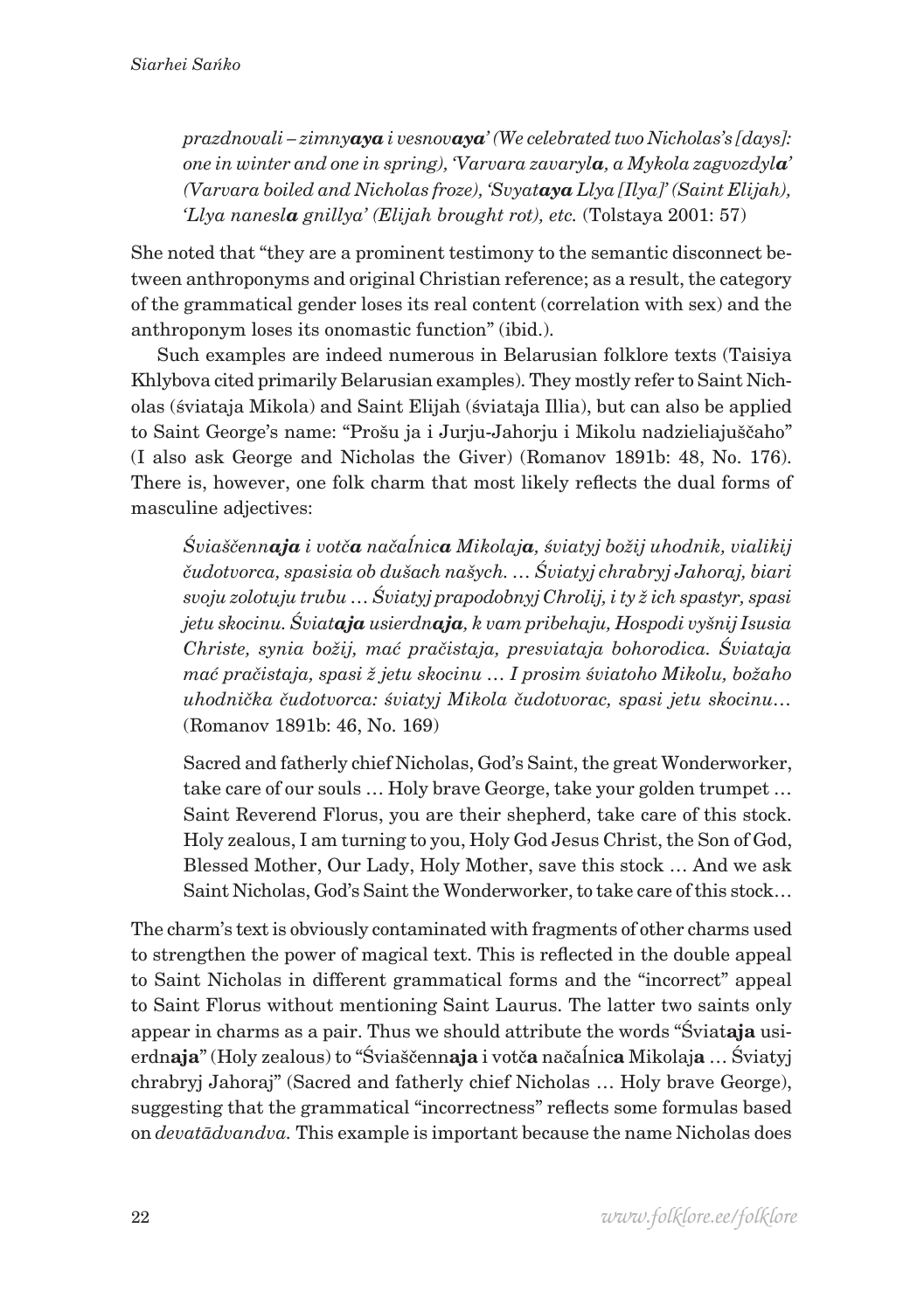not fall into the feminine grammatical inflectional paradigm and, therefore, the usage of the feminine grammatical gender in this case ("Śviaščenn**aja** i votč**a** načaĺnic**a** Mikolaj**a**") requires an alternative explanation to the one cited earlier by Svetlana Tolstaya. The suggestion that *devatādvandva* formulas might be reflected in this case could seem far-fetched were there no other hints of this ancient model's influence on the charms' texts. The folk image of paired saints Boris and Gleb is an interesting case. Strangely, while the pairing was very prominent in ancient Russian literary culture, it had almost no reflection in folk charms. This image is absent from Russian charms anthologies that were used for this study (by Maykov and Vinogradov), and its transformed variant is mentioned just twice in Belarusian texts and only in the enumerations that follow the calendar order (Romanov 1891b: 27–28, No. 90, 92). This means that the charms borrowed it from the folk calendar and not from the literary tradition. It is important that in both cases these paired saints are represented in the texts by only one of the brothers, Boris, whose name is pluralised: "Śviatyja Hanny, *Borisa*, Makavja – christovy dzianiočki" (Saint Anns, *Borises*, Maccabees – Christ's days) (Romanov 1891b: 27, No. 90); "pomolimsia śviatym *Borisam*, Hannam, Makavju, śviatomu Spasytaĺku…" (let's pray to Saints *Borises*, Anns, Maccabees, Holy Saviour …) (Romanov 1891b: 28, No. 92).

In the first case the dual number (*Borisa*) is used, while in the second case it is plural (*Borisam*). This is reminiscent of the use of the elliptical dual number model to name divine twin pairs, *dvandva ekaśeṣa* (Sanskrit *ekaśeṣa* 'ellipsis') as in Vedic *mitrā* 'Mitra-Varuna' (lit. "both Mitras"). It could transform into plural if the dual number lost its independent grammatical meaning, for example, in Greek *Αἴαντε* "Ajaxes" (i.e., "Ajax (Aias) and Teucer"), Latin *Castores* (i.e., Castor and Pollux) and *Cereres* (i.e., Ceres and Proserpina) (Bremmer 2008: 60; Puhvel 1977: 404; Wackernagel 1905 [1896]: 151), cf. Latin *patres* and Belarusian *baćkí* where the elliptical dual number was replaced by plural. A similar form is presumed to have existed in the Hittite language. The elliptical dual number is not replaced mechanically by plural, but could be reinterpreted as single (Puhvel 1969: 61–62).

Therefore, it is logical to see the first example as an elliptical dual number and regard "*Borisa*" as "(*oba) Borisa*" (both Borises), i.e., Boris and Gleb. The inconsistency in transforming the dual number into plural, which was noted by Puhvel, may be at play in the cases when the Boris and Gleb holiday is referred to as a singular word, for example, *Boris* (Tolstaya 2005: 41).

This transformation and the interpretation of twin and divine pairs as a whole could have resulted in using the singular form in cases when SS. George and Nicholas act together: "*Jurje, Mikola*, / *Abyjdzi* žyta naŭkola, / I *adamkni* ziamlicu, / I *vypuści* rasicu" (George, Nicholas, / Walk around the rye, / And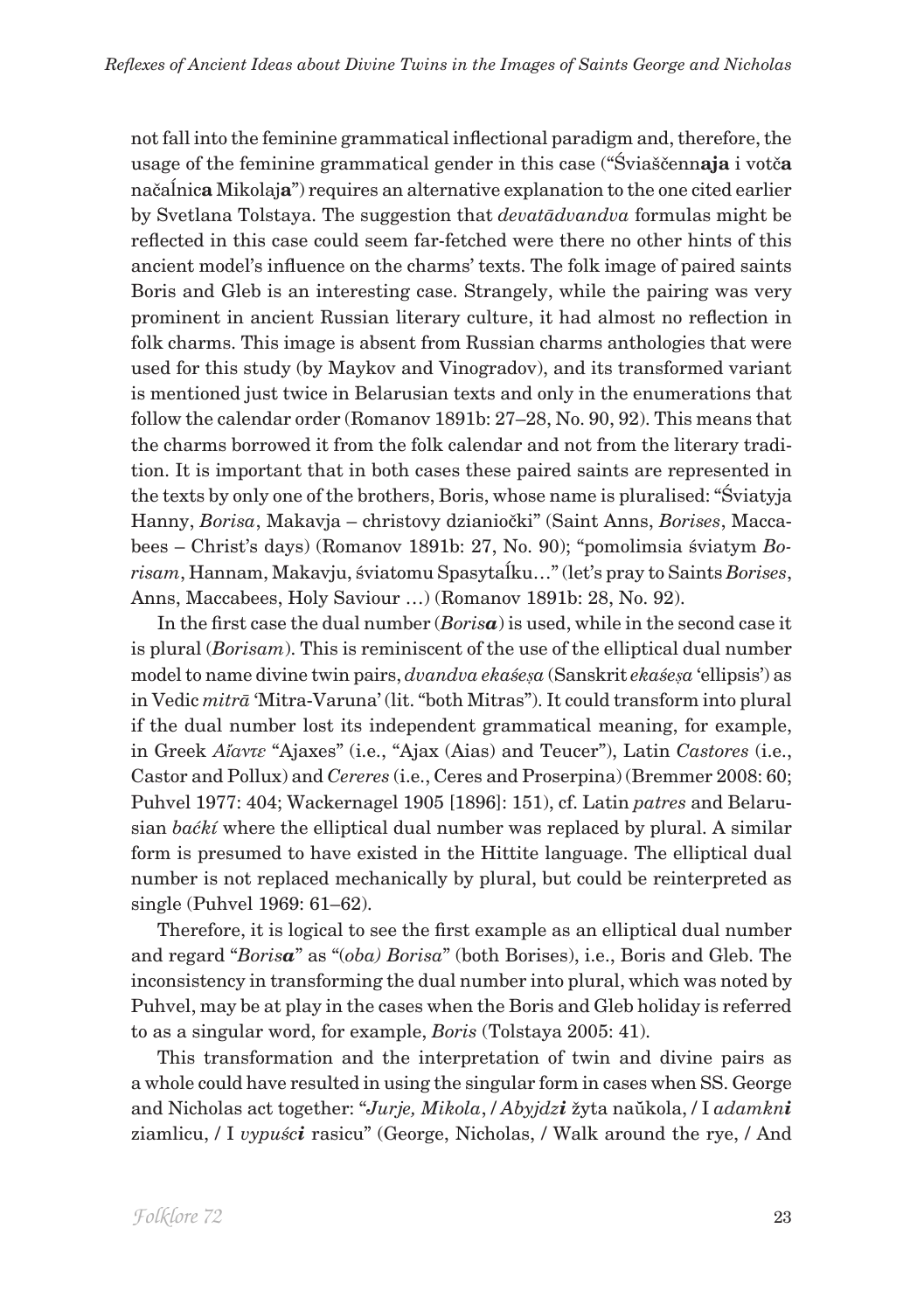unseal the land, / And let the dew out) (Bartaševič & Salaviej 1979: 172–173, No. 196, also No. 195). The same tendency can be observed in charms: "…*budzia* jechać *śviaty Jury i Mikola*, *budzia* vas sabirać i miečču halovy adsiakać" (Saint George and Nicholas will come, will call you together and cut the heads with a sword) (Bartaševič 1992: 125, No. 345).

### **SS. GEORGE AND NICHOLAS' SPECIAL ATTITUDE TOWARDS HORSES**

It is well known that classical "divine twins" (the Greek Dioscuri and the Vedic Ashvins) had a special attitude towards horses:

*In each of the Indo-European traditions, the association of the Divine Twins with the horse represents the most pronounced characteristic of the twin brethren. Moreover, the striking agreement in detail revealed by the various traditions makes it evident that this association dates back at least to the period of Indo-European unity.* (Ward 1968: 11–12)

So it does not require any detailed additional comment.

Both George and Nicholas are regarded as the guardians of horses in folk culture. As a rule, on these saints' days in spring people tried to take their horses to the pasture for the first time either during the day ("na Jurjevu rasu"; "on George's dew") or at night ("na Mikoĺskuju travu"; "on Nicholas's grass"). It depended on when spring started and on the proximity to the full moon. Belarusian *valačobniki* used to sing about it: "Kaniušok boha prosić: / – Pasi ž, boža, maich koni, / Maich koni ŭ čystym poli, / U čystym poli, u Jurjevych rosach, / U Jurjevych rosach, u Mikoĺskich travach" (A young groom asks God: / God, graze my horses, / My horses in an open field, / In an open field, in George's dews, / In George's dews, in Nicholas's grasses) (Bessonov 1871: 9–10).

The traces of the ancient theriomorphic veneration of divine twins are also worth mentioning. The Vedic Ashvins (Aśvinī, lit. "possessors of horses" or "related to horses") were given birth by Saraṇyū who took the form of a mare (cf.: the protagonist of "The Horse's Son" folk tale was given birth by a mare). The Thebes twins Ἀμφίων and Ζῆθος ("Amphion and Zethus") were called λευκὼ δὲ πώλω τὼ Διὸς in Euripides's "Antiope" (Eur. *Ant*. 4 C 71), which literally means "a pair of Zeus's white stallions". A similar statement can be found in "Heracles": τὼ λευκοπώλω … ἐκγόνω Διός (lit. "a pair of white stallions… Zeus's descendants") (Eur. *Her*. 29), even though the epithet λευκόπωλοι ("white-horsed") referred to another pair of divine twins – Kastor and Polydeuces (Ward 1968: 12; Nikolayev 2012: 123).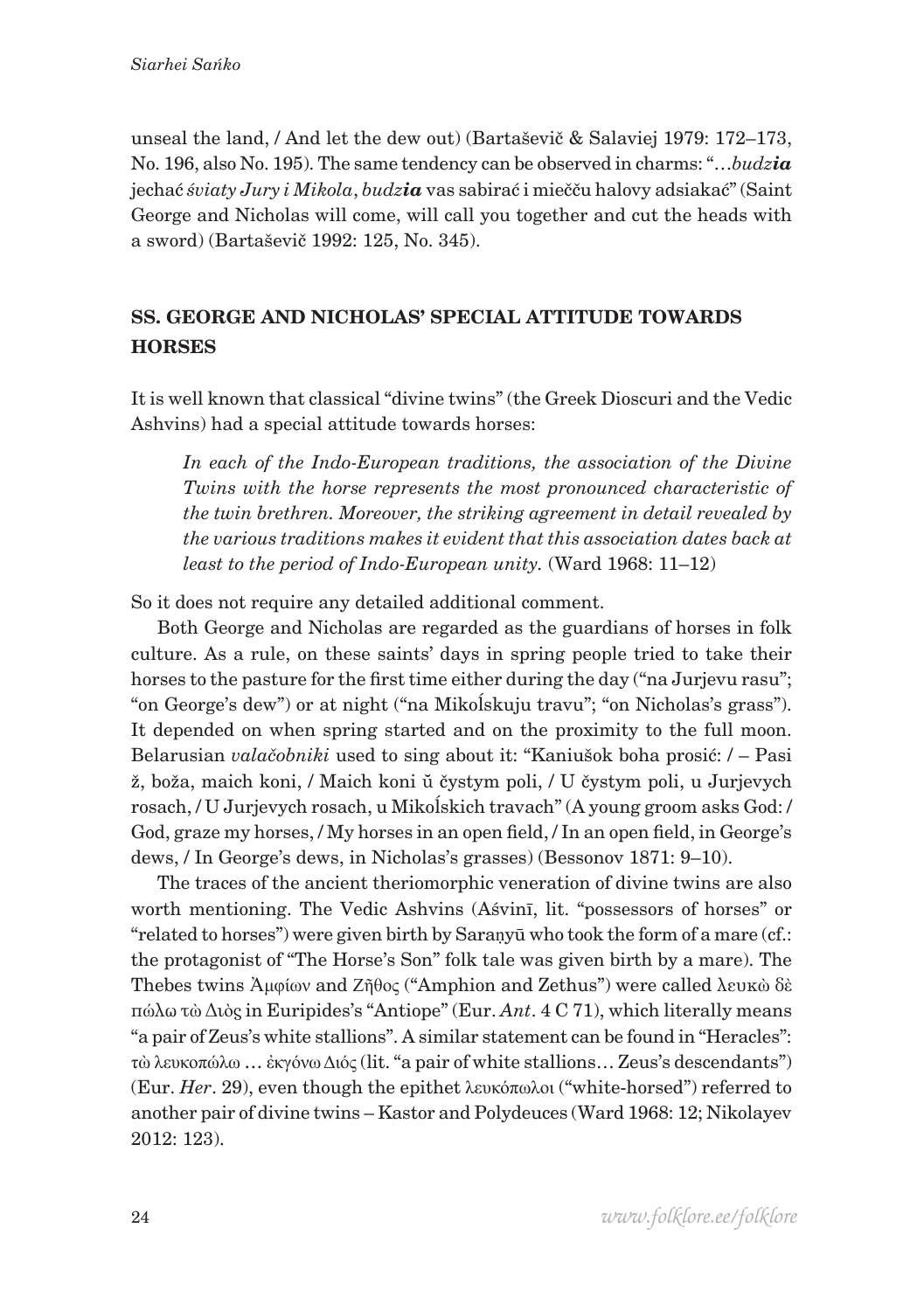Lyuben Karavelov claimed that Belarusians venerated Saint George in the form of a horse (Karavelov 1861: 215). This claim was also cited in Boris Uspenskiy's work (Uspenskiy 1982: 139). However, it is evidently based on an inaccurate interpretation of a song fragment cited without a character representing the Belarusian sound "*ÿ*" ("ŭ") (reinstated in square brackets): "Razyhra[ŭ]sia jur[j]ja[ŭ] konik / Zalacieńki konik" (George['s] the horse played much / The golden horse), cf. "Razhuliaŭsia Jurjeŭ koń, / Razbiŭ kamień kapytom" (George's horse played much / Broke a stone with his hoof) (Bartaševič and Salaviej 1979: 173, No. 197). In a fuller variant of this song, the actions of George's horse acquire cosmogonic connotations:

| U čystym poli pad javarom  | In an open field under a maple   |
|----------------------------|----------------------------------|
| Razhuliaŭsia Jurjiŭ koń.   | Yury's horse immersed in play.   |
| Razhuliaŭsia Jurjiŭ koń,   | George's horse immersed in play, |
| Chvastom mora raskalychaŭ. | Churned the sea with his tail,   |
| Chvastom mora raskalychaŭ, | Broke a stone with his hoof.     |
| Kapytom kamień razbivaŭ.   |                                  |
| (Mažejka 1981: 83, No. 36) |                                  |

In a fairy tale these actions are performed by an anthropomorphic protagonist in order to get the egg containing Koschei's<sup>4</sup> death:

*Jak daŭ liaskaj svajoj pa mory – dabivajecca da taho, što holy kamušak lia jaho. Jak udaryŭ liaskaj pa kamušku, tak kamušak hety razliacieŭsia! Tojčas vutka z kamuška, koršun za jaje da jamu daŭ! Jon uziaŭ hetu vutku, raździor jaje papalam. I jajco heta za pazuchu zaklaŭ.* (Bandarčyk 1973: 200)

He hit the sea with his mace and kept hitting until just a stone was left in front of him. As he hit that stone with his mace, the stone broke to pieces. In that instant, a duck flew [out of the stone], but a hawk intercepted it and gave the duck to him. He took the duck and tore it in two halves. And he put this egg under his shirt.

The cosmogonic nature of this type of tales is revealed in another tale's opening:

*Heta bylo z pačatku śvieta. Žyŭ Kaščej Biaśśmiertny, i bahatyroŭ usich pabiŭ, i valšebnikaŭ usich pahubiŭ, i ŭkraŭ sonca, i miesiačka, i zorački, i stala ciomna liudziam.* (Bandarčyk 1973: 66)

This was at the beginning of time. There lived Koschei the Deathless and he beat all the heroes and killed all the wizards and stole the sun, the moon and the stars, and darkness fell onto people.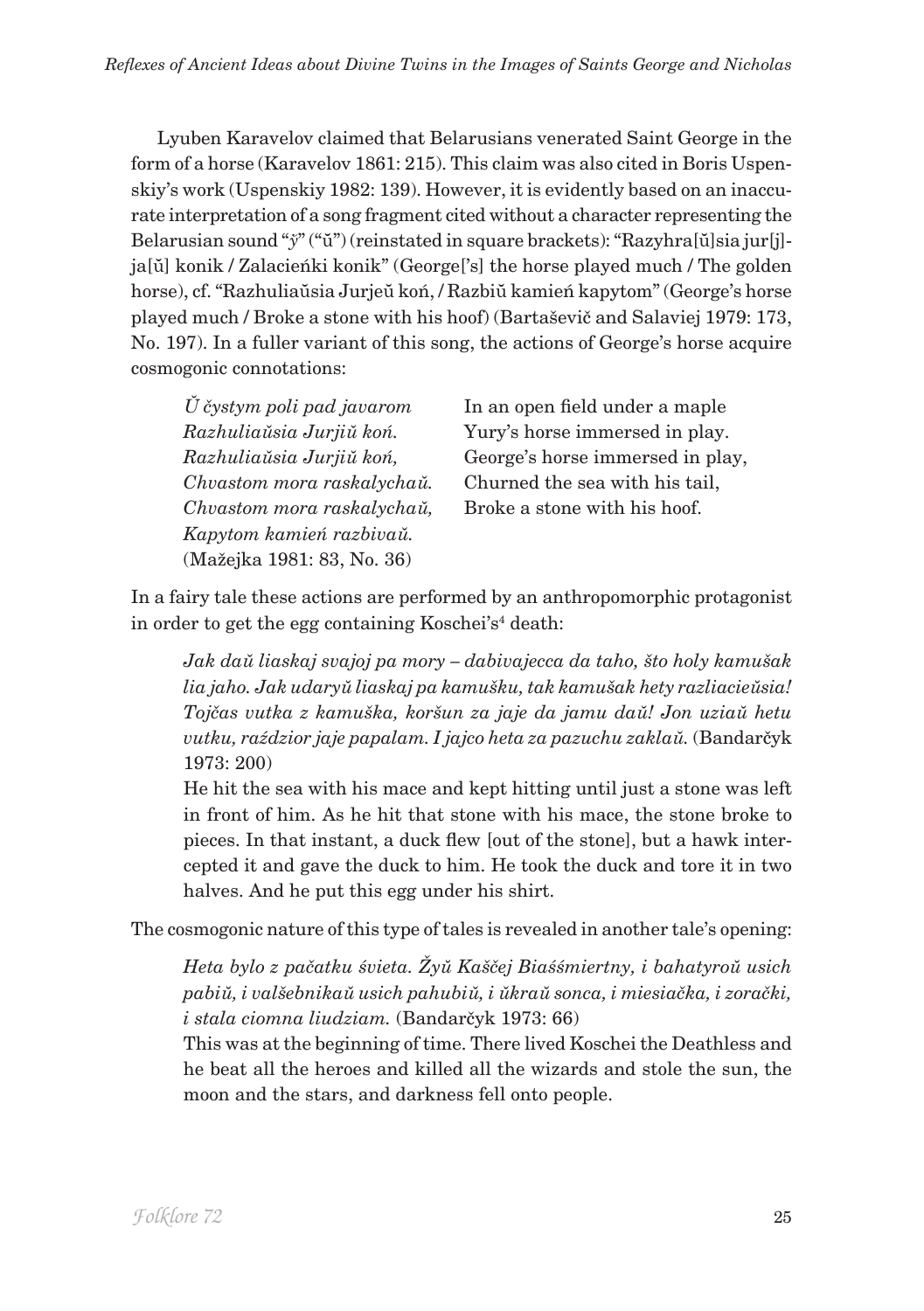These two motifs (churning of the ocean and breaking the original rock) also appear in a different form in cosmogonic myths of Ancient India. Consequently, George's horse also alludes to cosmogony as it is described as a cosmic animal whose body parts correspond to parts of the Universe:

| Jaho konik chvaślivy,                      | His boastful horse,                 |
|--------------------------------------------|-------------------------------------|
| Chvastom vulku padmiacie                   | Will sweep the street with his tail |
| Vuškami nieba padapre,                     | Will prop up the sky with his ears, |
| Vočkami zory paličyć,                      | Will count the stars with his eyes, |
| Vočkami zory paličyć,                      | Will count the stars with his eyes, |
| Ciabie, maladoha, padvialičyć              | Will bring glory to you, young man  |
| (Bartaševič & Salaviej 1979: 173, No. 200) |                                     |

For comparison, there is a similar but more detailed description of a sacrificial horse in "Bṛhad-āraṇyaka Upanuṣad" (BAU I.1.1) (Radhakrishnan 1968 [1953]: 149).

Two antagonistic characters of Belarusian demonology have hippomorphic features. They were described by Pavel Shpilevskiy (Pavel Drevlyanskiy). One of them is Kumelgan. It is an evil spirit that harms household horses. It was depicted as a creature which had a human body covered with wool, a horse's head, and hoofs on his hands and feet. The second one is called Vazila. He had a humanlike form but with horse ears and hoofs. (Drevlyanskiy 1846: 85–87, 99–101). While existing critique of Shpilevskiy's accounts suggests that they cannot be regarded as a reliable source of Belarusian folklore and mythology (Toporkov 2002: 253–254; Levkiyevskaya 2002: 348–349), no persuasive arguments have been forwarded against the existence of these particular characters. As I have suggested elsewhere (Sańko 2011), these characters may reflect some (partially demonised) features of the "substrate" (Baltic) twins, which later carried over to paired saints George and Nicholas.

It is also important that in both the folk imagination and iconography saints George and Nicholas are depicted as horsemen on white horses (see, for example, Anichkov 1892: 19 on St. Nicholas). With regard to their pairing, a Belarusian charm against snakes is of interest, as Saint George appears there as a double:

*… budu prasić śviatoje Jurja i Jahorja. Pryjedzieć śviaty Jury i Jahory na bielym kani, voźmieć try pruty miednych, try pruty zialieznych i pahonić vas na zialiezny tok, i budzieć bić, prabivać i skroź ziemliu prahaniać.*  (Bartaševič 1992: 136, No. 386)

I will ask Saints *Jurja* and *Jahorja*<sup>5</sup> . Saints *Jurja* and *Jahorja* will come on a white horse, will take three copper rods and will chase you to the iron barnyard, and will beat, crash, and drive [you] through the ground.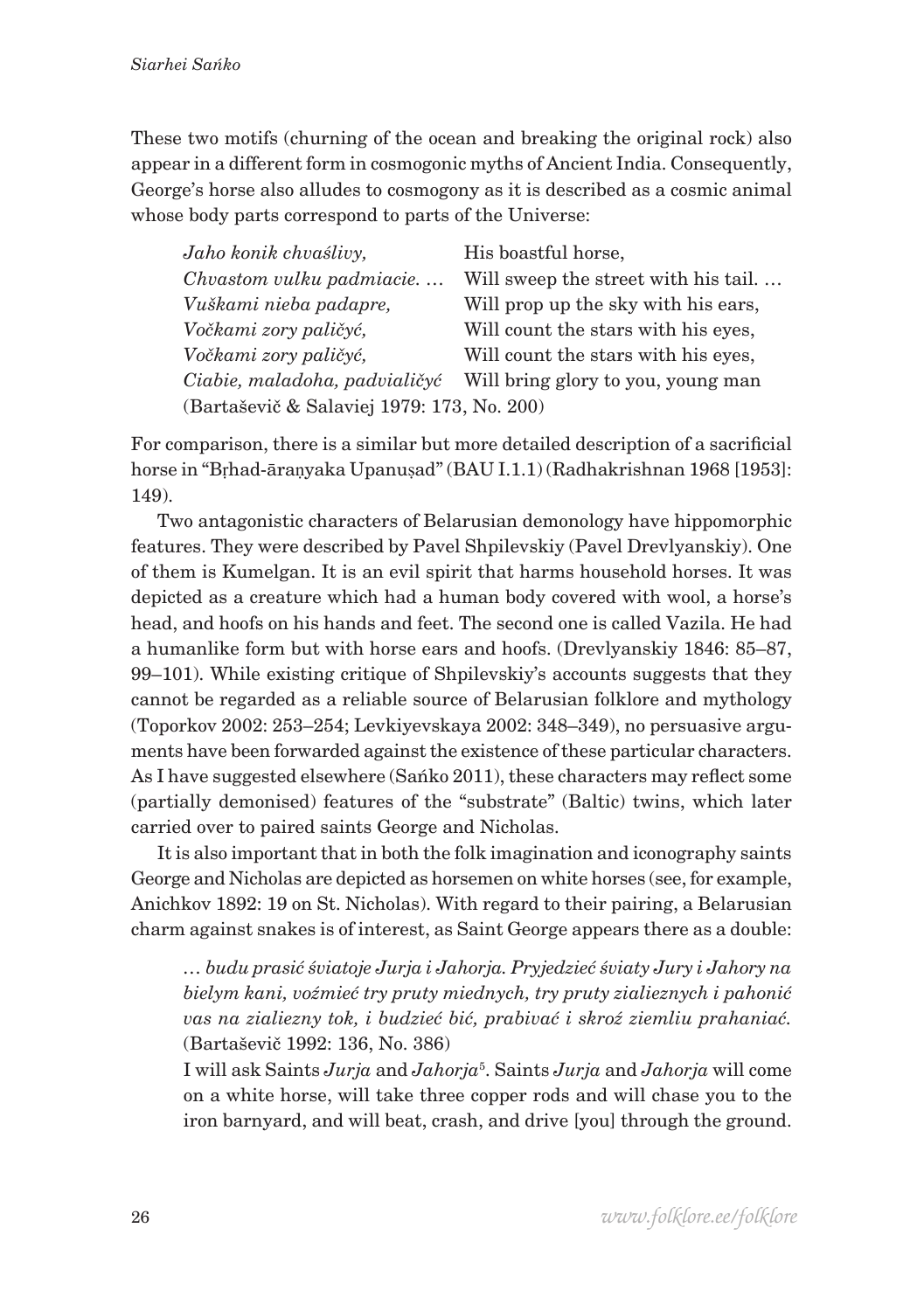Many *valačobnyja* songs emphasise the special relationship between George and Nicholas, on the one hand, and their relation to horses, on the other hand. If one of the members of the pair (either George or Nicholas) is missing, it is only the other one (either Nicholas or George) who can find him, precisely because he owns a horse, unlike other saints:

*Da na tych kresličkach da ŭsio praźnički Rachavalisia, sabiralisia, Adnaho praźnička nie daždalisia. Jakoha praźnička? – Śviatoha Mikolu. Kaho syskać pa Mikolu paslać? Pietryka syskać pa Mikolu paslać. Pietryk im adkazyvaje: – Ja kania nie maju, Mikolu nie znaju. Nu kaho syskać pa Mikolu paslać? Illiu syskać pa Mikolu paslać. Illia ža im adkazyvaje: – Ja kania nie maju, Mikolu nie znaju. Aslaviŭsia śviaty Jury: – Ja konika maju, Mikolu znaju. Toĺki Jury kania siadlaje, Konika siadlaje, z dvara zjazdžaje, Z dvara zjazdžaje, Mikolu strakaje* (Bartaševič & Salaviej 1980: 183, No. 97; variants No. 105, 106, 112, 115, 116, 117, 119, 120, etc.).

So on these chairs all the holidays Were gathering and counting each other, One holiday was missing. Which one? Saint Nicholas. Who is to be sent to find Nicholas? Peter is to be sent to find Nicholas. Peter replies to them: – **I do not have a horse, I do not know Nicholas**. So who is to be sent to find Nicholas? Elijah is to be sent to find Nicholas. Elijah replies to them: – **I do not have a horse, I do not know Nicholas**. Saint George calls: – **I have a horse, I know Nicholas**.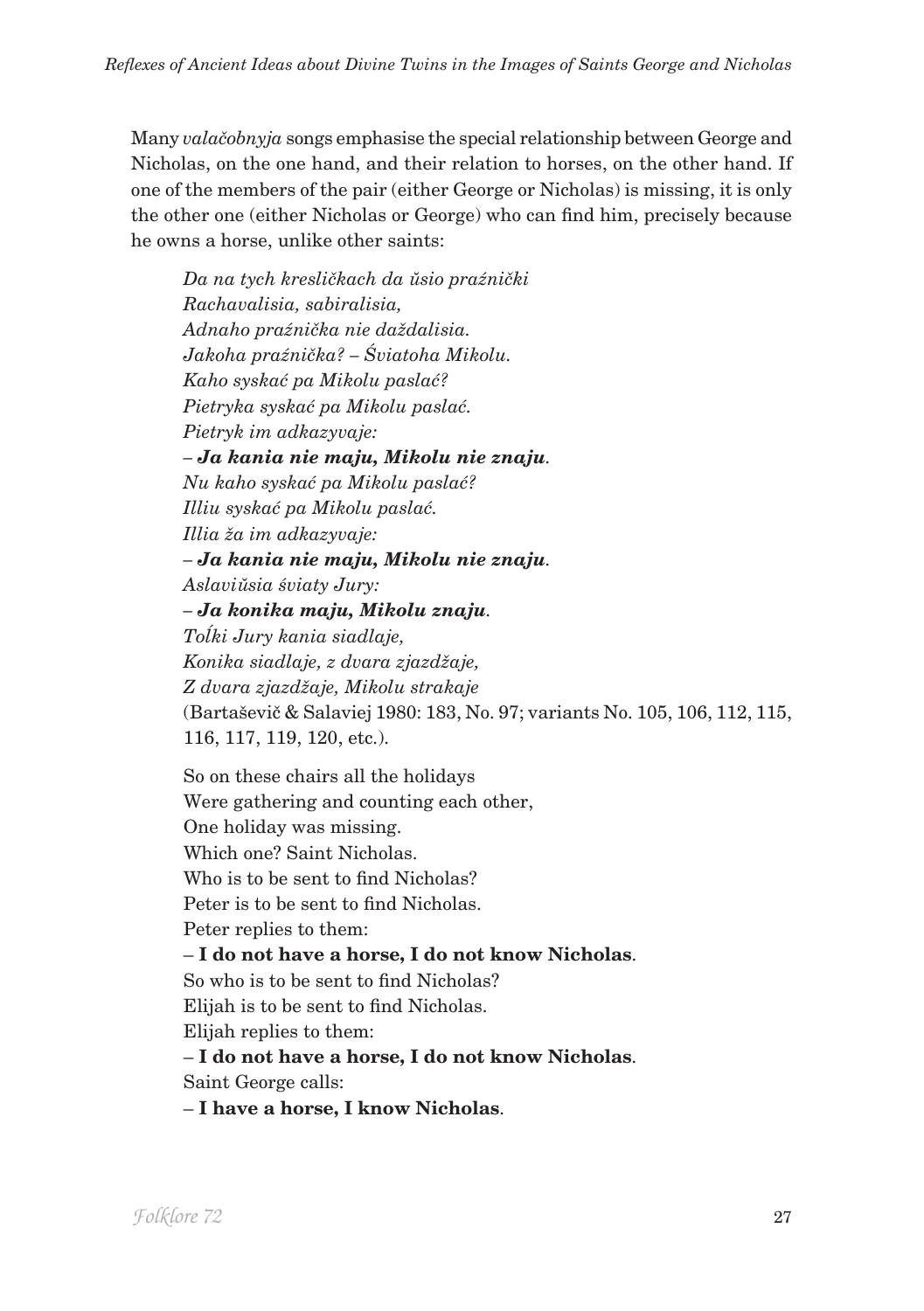Just as George saddles up a horse, Saddles up a horse, rides from the backyard, Rides from the backyard, meets Nicholas.

A similar emphasis on a connection to horses can be found in other paired saints' images, in particular Florus and Laurus, and Boris and Gleb. In Belarusian folklore, this connection manifests differently in the case of George and Nicholas than it does with other paired saints. But the very multiplicity of paired saints who possess a connection to horses points to the influence of an ancient mythological matrix, which persisted for a long time, filling the opening gaps with characters from the newer, folk Christian lore. In this context, it is characteristic that another pair of saints, not hagiographically bound, emerged: that of Chrol (Florus) and Jahorja (George), instead of the canonical pair of SS. Florus and Laurus: "Na Chrala i Jahorja nia tkuć i ni pashuć" (You cannot weave and plow on Florus's and George's [days]) (Dobrovol'skiy 1894: 46).

### **SS. GEORGE AND NICHOLAS AND TWIN CHARIOTEERS**

It was already Macdonell who noted that despite having very little connection to horse riding in the Vedic tradition, the Ashvins are often described as charioteers whose chariot is more often drawn not by horses but by birds (Macdonell 2002 [1897]: 50). Many hymns in the *Rigveda* and *Atharvaveda* depict the Ashvins riding a chariot that carries the daughter of solar deity Surya (Sūryā) or the goddess of dawn Ushas (Uṣas).

Particularly interesting are the hymns where the Ashvins act as matchmakers who take Surya's daughter to her bridegroom's home: "Having become pleased, the young girl, the Daughter of the Sun, has now mounted your chariot, o men" (ṚV 1.118.5ab) (Jamison & Brereton 2014: 276), "The Aśvins were the wooers of Sūryā and Agni was the leader. // Soma was the bridegroom; the Aśvins were both wooers" (ṚV X.85.8cd–9ab) (Jamison and Brereton 2014: 1522).

Belarusian *valačobnyja* songs contain a strikingly similar adaptation of this mythological theme. The only difference is that they focus not on a female deity's marriage but on the birth of God's Son (more on it in Sańko 2016: 42–43):

*Za tymi vazami jechala kareta, Muliavanaja, vyzlačanaja, To ž a ŭ toj karecie sam Haspoža. Sam Haspoža, Matka Božža, Matka Božža i Pračystaja,*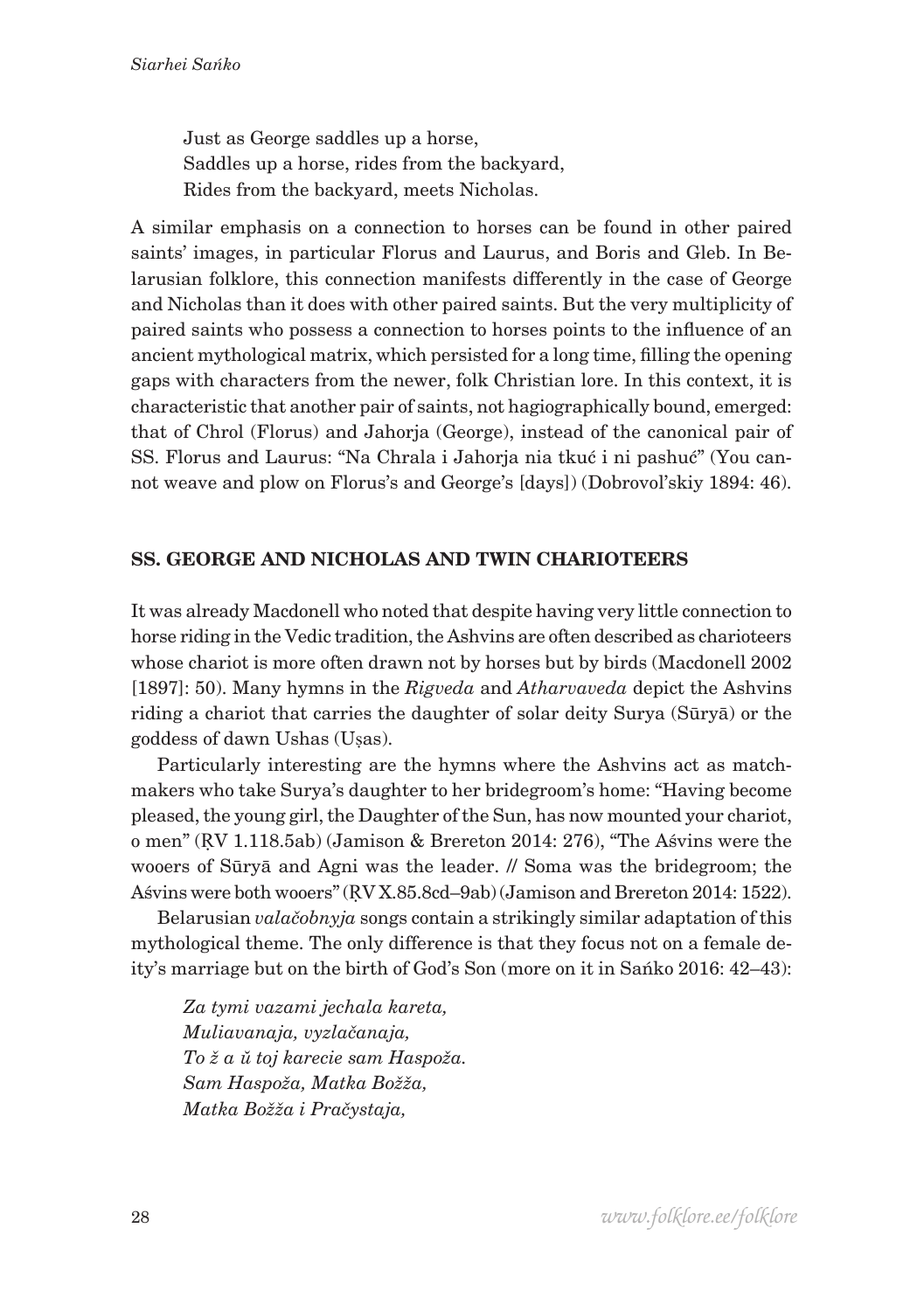*Jana pryjazdžala, sama pavitala, Da na koničku na bulanieńkim, A śviaty Jury za pavoźnička, Śviataja Mikola za pamočnička* (Sheyn 1874: 98, No. 147)

A coach drove behind those carts, [It was] painted and gilded, And Our Lady herself was in that coach. Our Lady herself, the Mother of God, The Mother of God, the Most Pure, She arrived, she herself greeted [them], On a brown horse, And Saint George was a coachman, Saint Nicholas was a helper.

*Tudym jechala pračystaja, Jana jechala šaśćma kaniami, Šaśćma kaniami ŭsio bulanymi, Karetami maliavanymi, Katočkami ŭsio kovanymi. Śviaty Juryj za pavoźnička, Śviataja Mikola za lahodnička, A śviaty Illia viadzieć kania.* (Bessonov 1871: 4, No. 3; cf. Sheyn 1874: 83, No. 141)

There went the most pure, She rode six horses, Six horses, all of them brown, On painted coaches, On forged wheels. Saint George was a coachman, Saint Nicholas was a friend And Saint Elijah guided the horse.

The Indian and Belarusian examples cited above are also interesting because they refer to a specific aspect of divine twin mythology.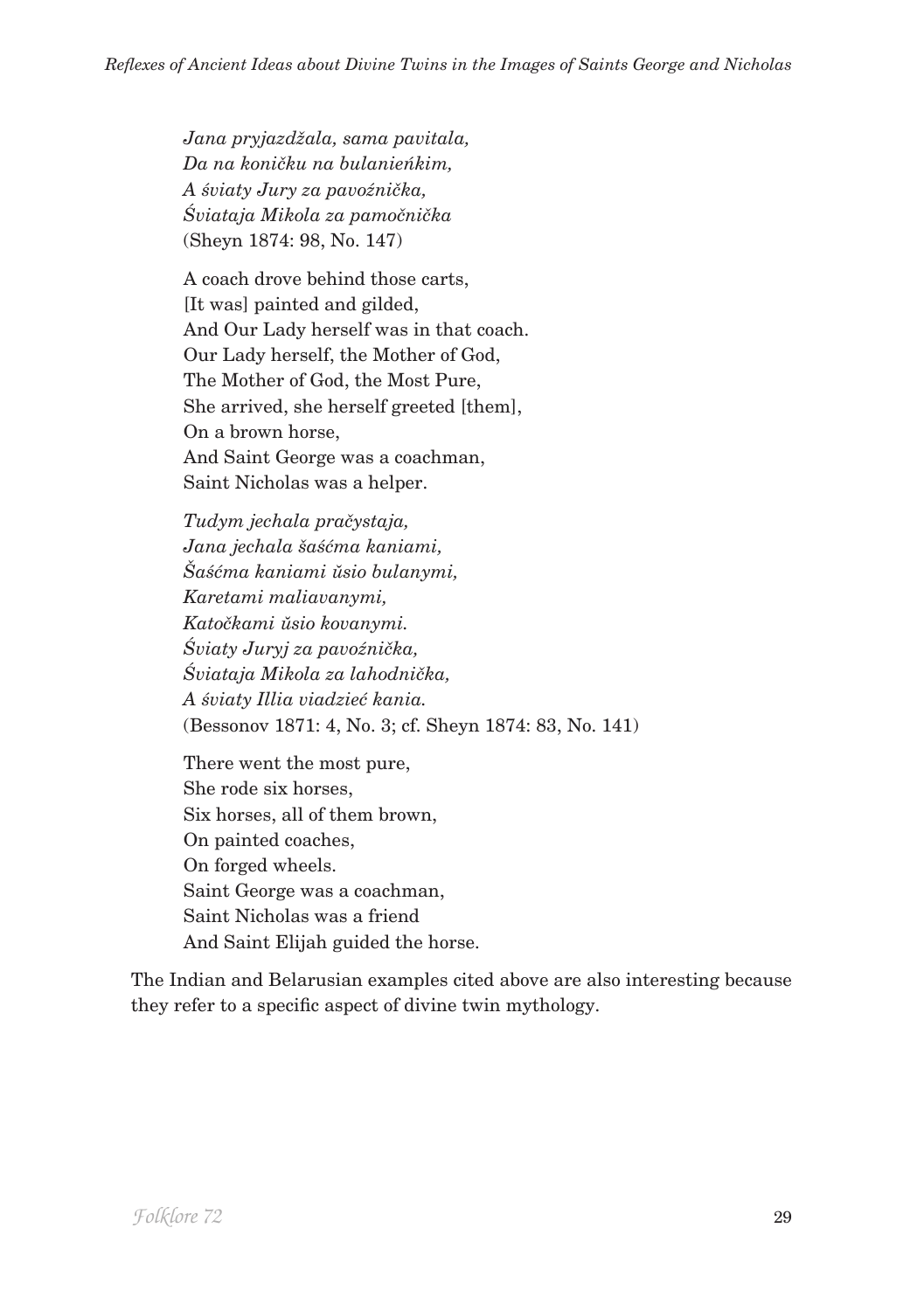## **SS. GEORGE AND NICHOLAS AS PART OF DIVINE (SACRED) TRIADS**

Apart from the abovementioned examples from songs, the association of George and Nicholas with female characters is frequent in charms: "Śviaty Juraj, śviataja Mikola, matka Chrystova" (Saint George, Saint Nicholas, Christ's Mother) (Bartaševič 1992: 312, No. 1051); "Śv. Jury, Śv. Mikola, matka Pakrova" (Saint George, Saint Nicholas, the Mother *Pakrova*) (Vasilievič & Salaviej 2009: 265, No. 1230); "Išoŭ śviaty Juraj ź Mikolam, stračaje zarnicu" (There went Saint George with Nicholas, they met Aurora) (Bartaševič 1992: 344, No. 1185).

In comparative studies of Indo-European mythology much research has been conducted on the connection between divine twins and female deities, mostly the Daughter of the Sun (ancient Indian "*duhitá sūryasya ́* ", Lithuanian: "*sáulės duktė*/*dukrýtė",* Latvian "*saules meita*", "the Sun Virgin") and the morning dawn goddess (ancient Indian "*Uṣas*", ancient Greek "*Αὔως*, *Ἠώς*, *Ἕως*", Latin "*Aurora*", etc.) (Ward 1968: 10–11; West 2007: 227 ff.; Janda 2006: 6). (See Chapouthier 1935 for a detailed analysis of the genesis of this motif and its reflection in the art of classical antiquity.)

Certain parallels found in charms, riddles, and songs indicate that the folk image of the Blessed Mother may have appropriated some features of the pre-Christian solar goddess: "Zara-zaranica, krasnaja dziavica, pa niebu chadzila, kliučy ŭranila, jak sonca ŭzyjšlo i kliučy najšlo" (Venerable Aurora<sup>6</sup>, a beautiful girl, was walking around the sky, dropped her keys; as the Sun rose, it found the keys) – the answer to the riddle is "dew" (Fiadosik 1972: 46, No. 235, variants No. 227–234), "Ivańkina mamka ŭsiu nočku nie spala, / Usiu nočku nie spala: u Piotry kliučy krala, / Ziemliu razmykala, rasu vypuskala" (John's mother didn't sleep the entire night, / didn't sleep the entire night: she was stealing keys from Peter, / Unlocked the land, let the dew out) (Lis & Taŭlaj 1985: 213, No. 436, variant No. 682); "Išoŭ sam Haspodź ź niebiasa, zhubiŭ zalatyja kliučy z-pad pajasa. Macier Božaja išla, zalatyja kliučy znajšla" (The Lord himself came from heaven, lost the golden keys from his pocket. God's Mother was walking, found the keys) (Bartaševič 1992: No. 1119), cf. "Miesiac kliučy pahubiŭ, sonca ŭstala, kliučy ŭkrala" (The moon lost the keys, the Sun rose, stole the keys) (Fiadosik 1972: 46, No. 230).

Another persistent association is between SS. George and Nicholas and male Thunderer characters. In the examples above it is exclusively Saint Elijah. The connection with him can also be found in charms texts: "Śviaty Mikola, Śviaty Juraj, Śviaty Illia, / Spasi ad hromu mianie" (Saint Nicholas, Saint George, Saint Elijah, / Save me from thunder) (Vasilievič & Salaviej 2009: 81, No. 274). Here is another one: "Kacilasia zlata kareta, / U karecie try praźnički: / Pieršy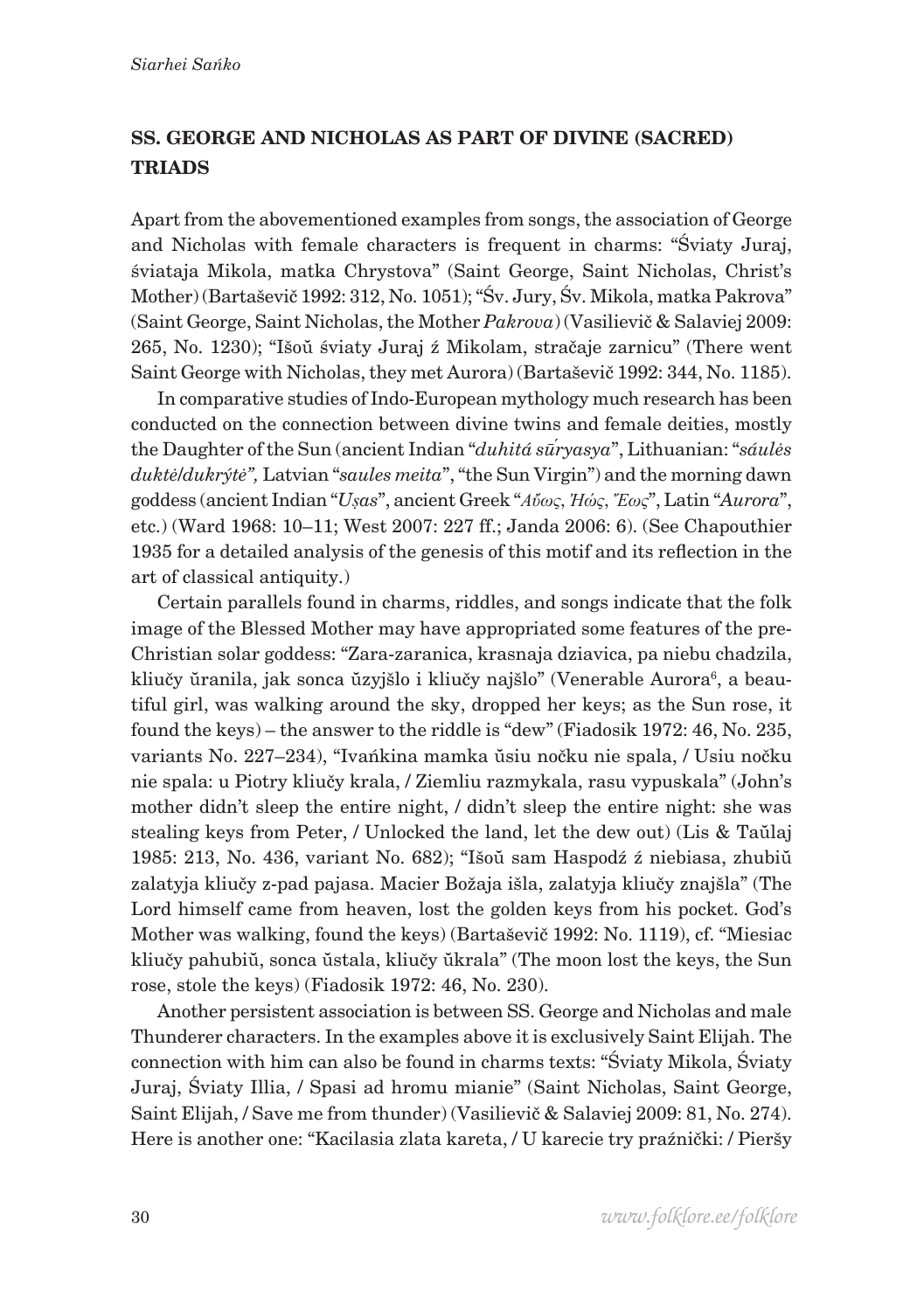praźnik – Jahor chrabior, / Druhi praźnik – Mikola śviatoj, / Jašče praźnik – Illia-prarok" (A golden coach was driving, / There were three holidays in the coach: / The first holiday is George the Brave, / The second holiday is Nicholas the Holy, / The last holiday is Elijah the Prophet) (Bartaševič & Salaviej 1980: No. 12).

However, it is Michael the Archangel who normally possesses the Thunderer's features in charms' texts: "Budu ŭ Boha prasić śviatoha Michajla-archaniela i z hrazoj, i ź pierunom, i z daždžom" (I will ask God for Saint Michael the Archangel with a thunderstorm, and lightning, and the rain) (Bartaševič 1992: 113, No. 307). Saints George and Nicholas go well together with him: "… pryjedzie sam Haspodź sa svaimi apostalami: ź Jurjem, ź Mikolam, ź Michajlam, z Archajlam. Jon vas pierunom pabje, malankaj papalie" (… God himself will come together with his apostles: with George, with Nicholas, with Michael the Archangel. He will strike you with thunder, will burn you with lightning) (Vasilievič & Salaviej 2009: 140, No. 606); "śviatoha Jahoryja … śviatoha Mikalaja … śviatoha Michajla" (Saint George… Saint Nicholas… Saint Michael) (Romanov 1891b: 183, No. 98).

The associations of divine twins with the Thunderer in religions of classical antiquities and non-European nations were meticulously studied by Alexander Krappe (1936). He particularly focused on the triad of Prussian gods at the sanctuary of Romov and outlined several features of twin pairs that are relevant for the present study.

Krappe argued that in a divine pair of twins one is depicted as a young man and the other as an old man; moreover, one is shown as a patron of spring and the other as a patron of autumn and winter (Krappe 1936: 6–8).

# **SYSTEMATIC DIFFERENCES BETWEEN ST. GEORGE AND ST. NICHOLAS**

Based on his analysis of Renaissance-era texts, Krappe defined the key triad within the traditional comparative framework: Perkuns – Juppiter, Potrimps – Castor, Pikuls (Patollo) – Pollux (Krappe 1936: 7), making no distinction between the abovementioned Bardoayts and Potrimps. Vladimir Toporov refined Krappe's juxtaposition by linking the epithet Bardoayts ("bearded") with Patols and, consequently, with the lower world and the sphere of the dead (Ivanov & Toporov 1983: 170). This idea is also supported by the following text:

*[D]as eine war wie ein man junger gestalt ane bardt, gekronett mit sangelen und frolich sich irbot und der gott vom getreide und hies Potrimppo … Das dritte bilde war ein alter mahn mit einem langen groen bardt und*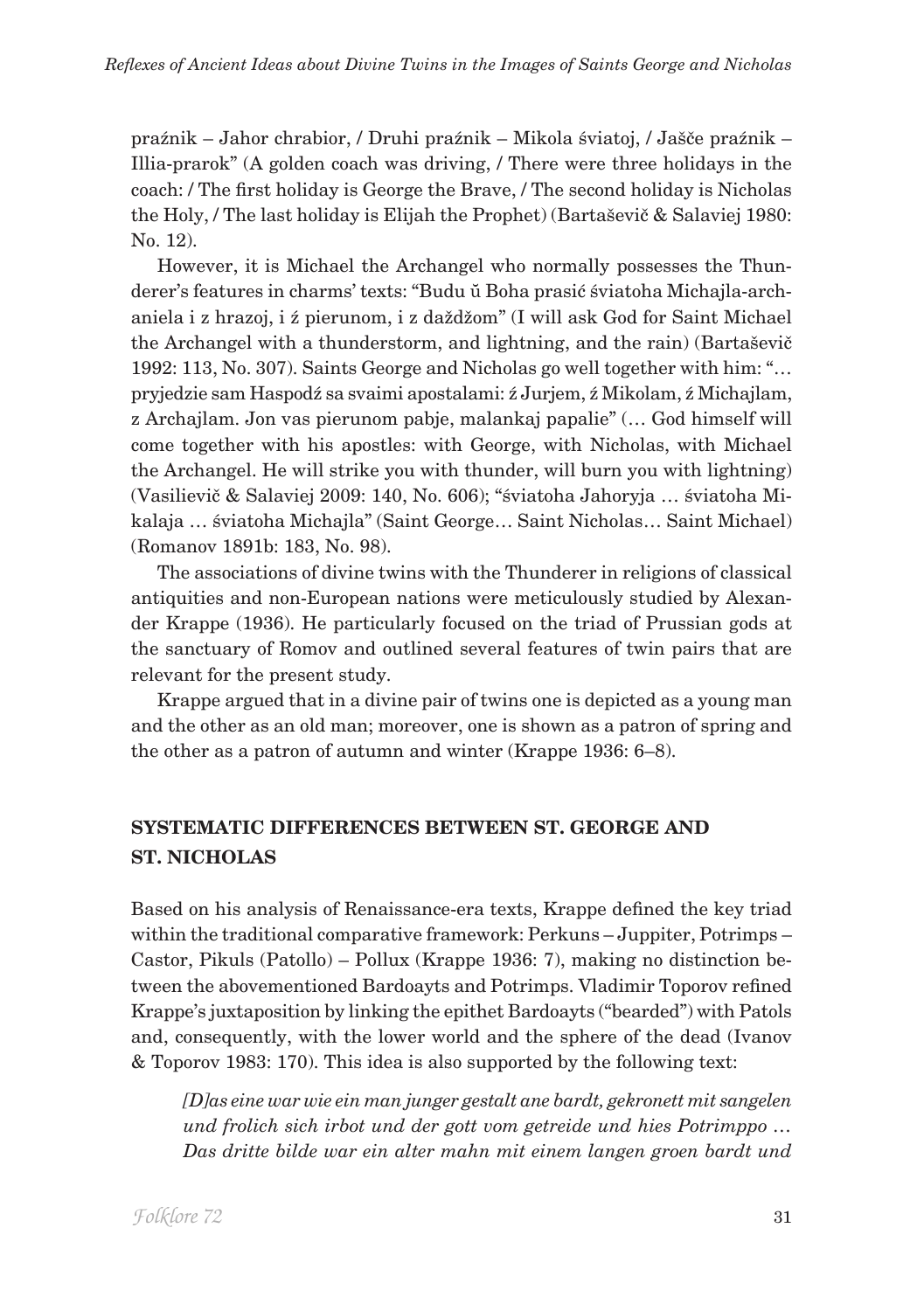*seine farbe gantz totlich, war gekronet mit einem weissen tuche wie ein morbant unde sag von unden auff die andern an unde his Patollo mit namen.* (Grunau 1876: 77)

One was [the image] of a young-looking man without a beard, crowned with rye ears and with a happy look on his face, the god of grain, called Potrimpo … The third was the image of an old man with long green beard and an absolutely deathly face colour, crowned with a linen turban-like bandage, who looked down at [two] others and was called Patollo.

It is also very important that there was a heraldic shield under the banner that contained images of the god. It was supported by two white horses standing on their hind legs, and on the shield itself one could see a bear-headed man. Thus in this composition we can see the triad in a theriomorphic code with a twin pair, symbolized by the two white horses.

This is how the Milanese represented their patrons, twin saints Gervasius and Protasius: the first one had a long white beard and the second one was a beardless youngster (Krappe 1936: 8).

If we compare the Prussian pair of saints to their Belarusian counterparts, it is obvious that Potrimpo corresponds to St. George and Patollo corresponds to St. Nicholas. A significant feature of St. Nicholas's iconography is indeed his old age, baldness, and grey beard. A *valačobnaja* song reads: "A Mikola, **stary** chaziain, / Pa miežach chodzić, / Žyta raŭnuić" (And Nicholas, the **old** master, / Walks along the field edges, / Cares for the rye) (Bartaševič & Salaviej 1980: No. 94). When Nicholas and George had an argument over which one of them a man greeted ("zdrastuj daŭ", lit. "gave a greeting"), Nicholas said: "Mnie daŭ, bo ja čalaviek **stary**" (He said it to me, because I am an **old** man) (Hrynblat & Hurski 1983: 122, No. 139). However, when asked which one of the two is more handsome, the man replied: "Nie, bratcy, abai charašy, usio roŭna jak braty adnaho atca-maciery" (No, brothers, you both are good-looking, as if you were children of the same father and mother) (ibid.: 125, No. 140).

There is one feature that brings Prussian Potrimpo even closer to Belarusian St. George. A highly probable etymology of the name Potrimpo derives from the Lithuanian word "*trempti*" (to trample). But it is not merely because he walks on the surface of the earth and, thus "trampling" on it, in contrast to the underworld Patollo (Ivanov & Toporov 1992: 293). We should also take into consideration George's mythical function which was thus reflected in Belarusian folklore: "Dzie Jura stupaje – žyta vyliahaje, / A dzie Jura chodzić – usio zbožža rodzić, / Dzie Jura nahoju – tam žyta kapoju" (Where George steps, rye straightens up, / And where George walks – all grain fructifies, / Where George [puts his] foot – rye is abundant) (Bartaševič & Salaviej 1980: No. 106). Therefore, we may conclude that "trampler" Potrimpo was stepping on the soil to awaken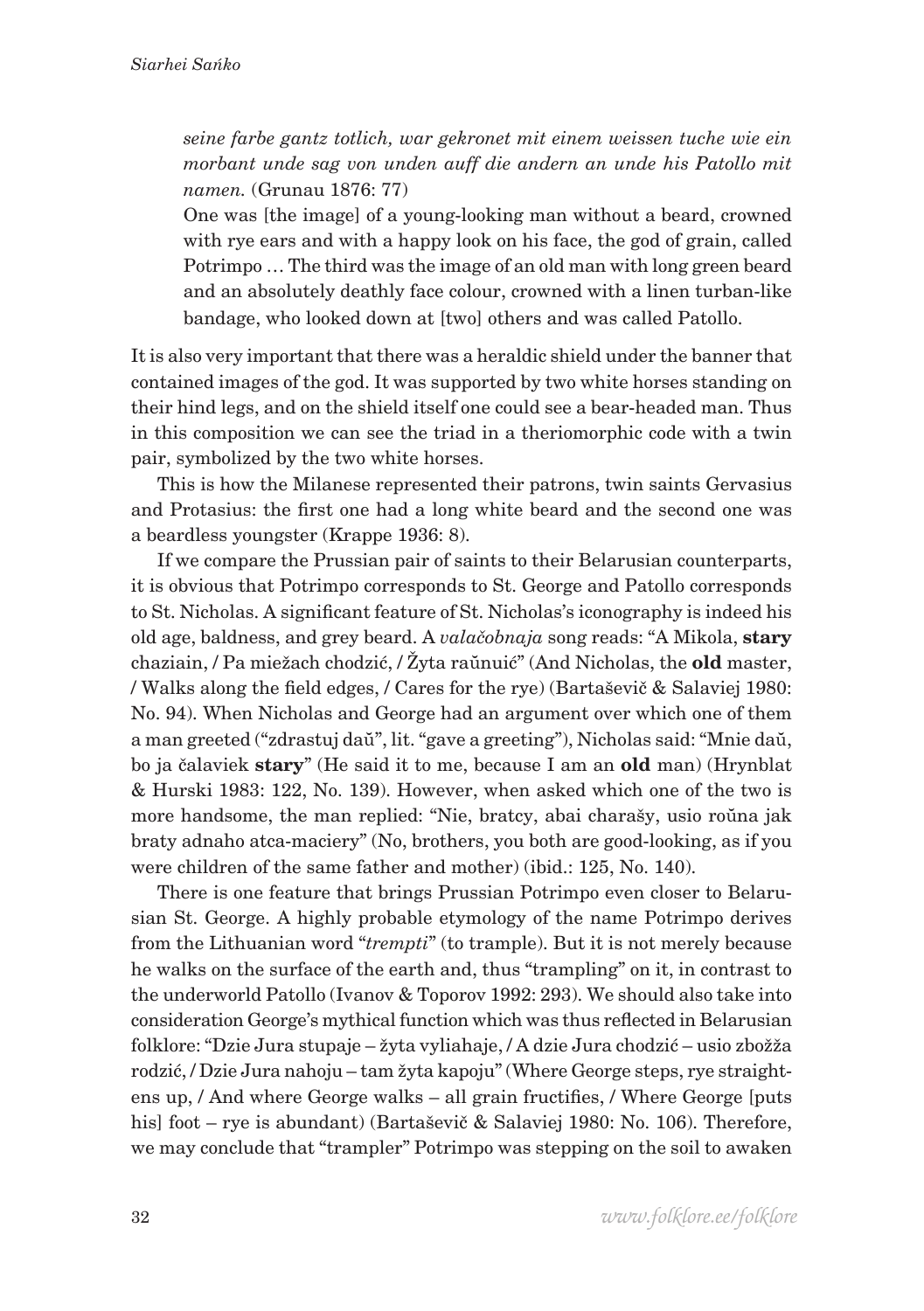its fertile powers in spring (Ivanov & Toporov 1983: 170). Moreover, ritualistic stamping that was often accompanied by tapping was an integral part of many dances and circle dances in spring and summer.

Saint Nicholas and Patollo, for their part, share a relation to the underworld (see Uspenskiy 1982: 70–72 on St. Nicholas).

Krappe noted that the different functions of characters within a pair are connected to a particular duplicity of the characters themselves. He supported Grunau's idea that Potrimpo correlates to spring Saturn and Patollo correlates to winter Saturn (Krappe 1936: 8). Ivanov and Toporov drew such parallels as spring and autumn Jarilo (George), spring and autumn Nicholas, Roman rituals dedicated to Mars in spring and autumn (Ivanov & Toporov 1983: 170–171). This duplicity additionally manifested in the images of old and young *Avsen* (Toporov 1988) and young and old George.

### **SS. GEORGE AND NICHOLAS AND THE IDEAS OF TWIN HEALERS**

The belief that divine twins can and will help people in case of disasters and misfortunes, such as shipwrecks, natural disasters, epidemics, and other diseases was very widespread (Bracken 1935; Hankoff 1977; O'Connor & Hufford 2001). Indo-European cultures especially valued the healing abilities of divine twins (including Dioscuri, Ashvins, Asclepius, Apollo's son (Apollo was a twin himself), Erichthonius's twin brother, the father of twins Machaon and Podalirius who were doctors during the Trojan War) (Hankoff 1977: 308).

There are several texts in Belarusian folklore in which these ideas are reflected in a particular way. Pertinently to the present discussion, some of them mention Saints George and Nicholas as miraculous healers. These are the legends "The doctor", "The cripple and the blacksmith", and "Nicholas and the priest", which were published by Romanov (1891a: 60–79). One other text which comes from the Mogilev Province tells of a poor soldier who shares his dinner three times with *two* grey-haired old men, each time offering each of them "deniažcy" (money) as alms. Then he meets *two* gentlemen riding a carriage drawn by a *pair* of horses. The soldier offers to be their "coachman"; the gentlemen call themselves "doctors" and take it upon themselves to cure the czar's ailing daughter. The way of healing described in these texts is notable: one of the "doctors" who was sitting "s levyje ruki" (on the left-hand side), sharpened the knife, cut all the body parts of the sick girl, put them in a bathtub full of warm water, rinsed them, put them in a bathtub with cold water, then dried all the parts with a rag and re-assembled them in the correct order on the table.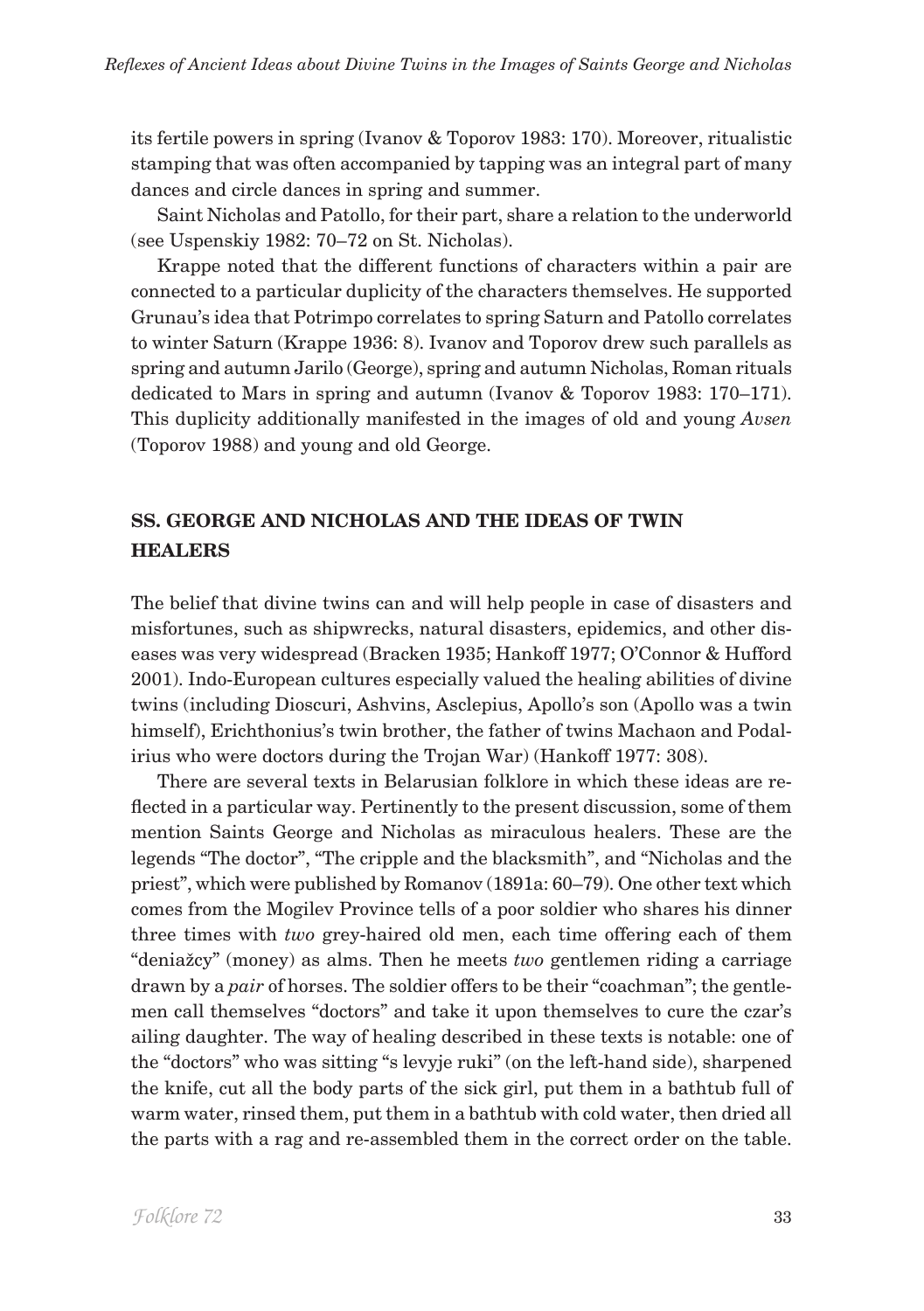Then the second "doctor", who was sitting on the right-hand side, blew air three times through the body and revived the princess (Romanov 1891a: 71). In other variants of this tale only one of the characters ("beggar", "Nicholas") treats her this way, while the other one ("blacksmith", "priest") secretly watches him do it. "Nicholas" refers here to paired saint helpers George and Nicholas and the "blacksmith" refers to another popular folk Christian pair: twin blacksmiths Cosmas and Damian who are also famous for being doctors (see also Anichkov 1892: 49). In one of the texts George and Nicholas play the role of two old beggars, even though this variant lacks the healing part. The texts that mention only Nicholas as a doctor may reflect the archaic tradition of naming the entire pair by one of the brothers' names (see above).

The distribution of the functions between the Belarusian "doctors" mirrors that of their more famous counterparts: Asclepius's sons, twin god Apollo's grandsons Machaon and Podalirius. Eitrem regarded these "two brother doctors" together with some other ancient Greek paired characters as a manifestation of divine twins (Eitrem 1902: 92–98). Already Aristides compared doctor brothers Machaon and Podalirius with Dioscuri (Haudry 1992: 357). It is worth mentioning that Machaon acts as a surgeon (ibid.). Even his name (*Μαχάων*) could be related to *μάχαιρα* "(sacrificial, cooking) knife; blade" (Doederlein 1850: 202; Höfer 1894–1897: 2231), because he used one to cut arrows from the wounds (Hom. *Il*. XI.844). On the other hand, Podalirius acts rather as a magic healer, using medicine and possibly charms. He is able to "diagnose invisible illnesses and cure incurable ones" (Haudry 1992: 357, 359).

It may be assumed that in the Belarusian legends under consideration, the distribution of functions between Nicholas and George was as follows: Nicholas was a surgeon and George was a thaumaturge (magic healer), but this requires further studies.

The limited scope of the paper does not allow me to analyse some other features of Saint George's and Saint Nicholas's pairing that can be traced to earlier ideas about divine twins. But even the folk ideas about God's helpers George and Nicholas outlined above give us a reason to suggest that they were influenced by an earlier mythological paradigm. This does not mean that the two saints functioned and were perceived as actual twins in folk culture, since folk texts contain no indications they were represented as the sons of the same couple. Compare, however, on the one hand: "Nie, bratcy, abai charašy, usio roŭna jak braty adnaho atca-maciery" (No, brothers, you both are good-looking, as if you were children of the same father and mother) (see above), and the presentation of at least one of the members of the pair, George, as a younger member of a divine family in this *valačobnaja* song, on the other hand: "Za maim stalom sam boh siadzić. / Piervy kubak – dlia samoha boha, / A druhi kubak – dlia žany jaho, / Treci kubak – dlia Jurja śviatoha" (The God himself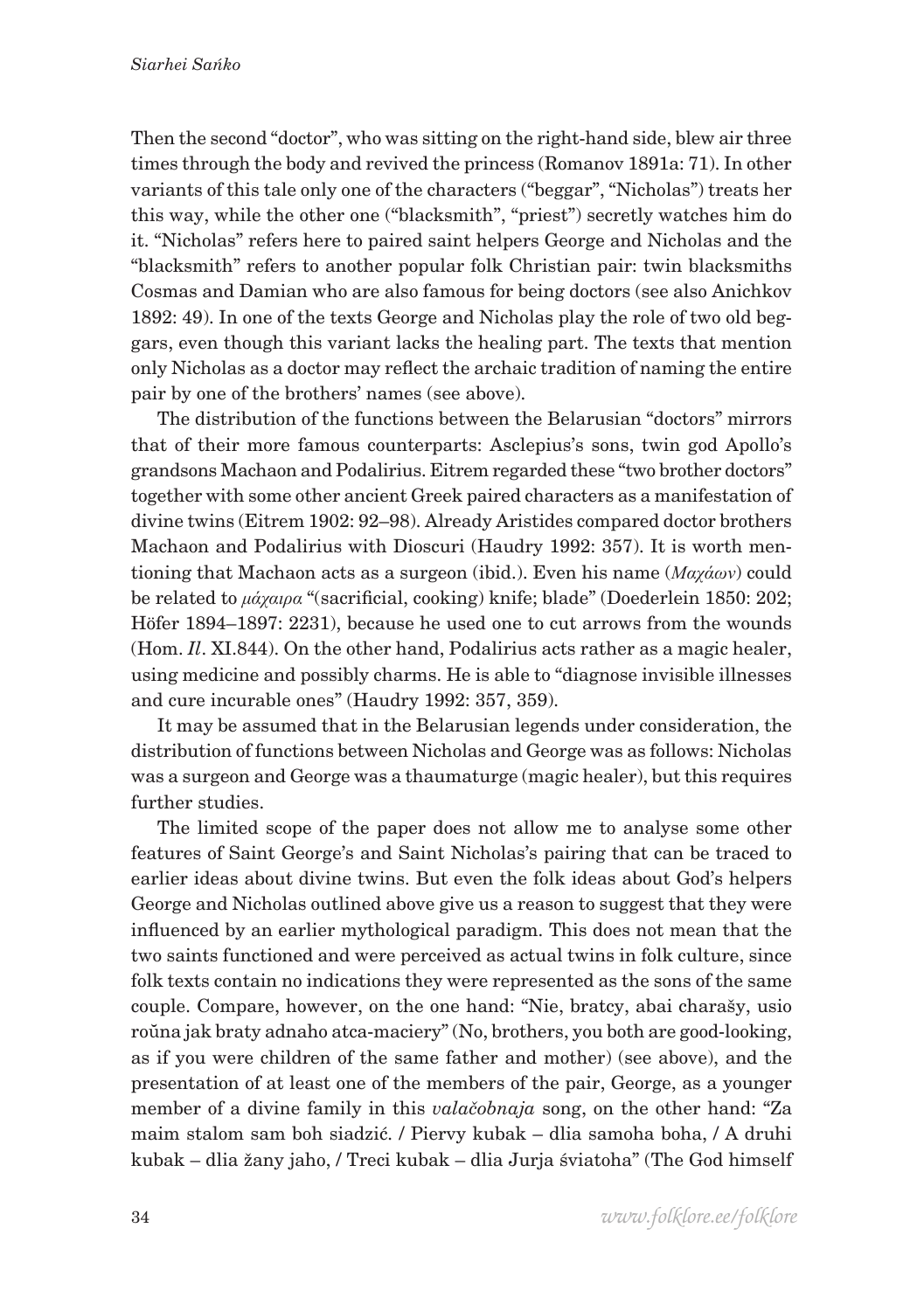sits at my table. / The first cup is for the God himself, / The second one is for his wife, / the third cup is for Saint George) (Bartaševič & Salaviej 1980: 71, No. 27). Here Saint George takes the position that is occupied by the master's children in similar songs: "Zielianoje vino – panu haspadaru, / Čornaje piva – dlia žany jaho, / Saladok miadok – dlia jaho dzietak" (Green vine is for the master, / Black beer is for his wife, / Sweet honey is for his children) (Bartaševič & Salaviej 1980: 63, No. 18, variants No. 21, 26, 115). These tendencies could not have formed a stable twin complex in the framework of folk Christianity, as many features of divine twins were distributed (and often duplicated) among other popular paired saints, mainly Cosmas and Damian, Peter and Paul, Boris and Gleb, Florus and Laurus, Anthony and Theodosius. Only the complete inventory of all these traits and their comprehensive interpretation will allow us to restore the crucial traits of ancient mythological matrix, including its regional modifications. This study attempts to define such features based on the image of SS. George and Nicholas in Belarusian folklore, which are not represented in the same way in any other parts of Eastern Europe.

### **ACKNOWLEDGEMENTS**

The article was written as part of a project financed by the Foreign Ministry of Estonia through the Developmental Cooperation Programme (66-2015-A).

### **notes**

- **<sup>1</sup>** In the Belarusian folk tradition, the names of saints are pronounced as follows: Saint George – *Śviaty Jury* (variants *Jura*, *Jurja*, *Juraj*, *Jurej*, *Jahoryj*, *Jahorja* and some others), Saint Nicholas – *Śviaty Mikola* (variant *Mikalaj*).
- **<sup>2</sup>** The feast of the Intercession of the Theotokos or the Protection of Our Most Holy Lady Theotokos and Ever-Virgin Mary is called *Pakrova*/*Pokrova* in Belarus and Ukraine and Pokrov in Russia. These titles are also used as a name of the personified holiday or Mother of God herself.
- **<sup>3</sup>** In Belarus the songs that are performed during the Easter Day celebration by groups of singers wandering between villages (*valačobniki*) are called *valačobnyja peśni*.
- **<sup>4</sup>** Koschei the Deathless in East Slavic folk tales is an archetypal immortal abductor of the hero's wife or bride.
- **<sup>5</sup>** As I noted above, both names denote the same character and are not translated here.
- **<sup>6</sup>** In Belarusian texts *Zara* may designate most likely the Dawn goddess and is to be translated as *Aurora*. *Zaranica* is a diminutive form of *Zara*. This double appeal is to express a special veneration of the goddess.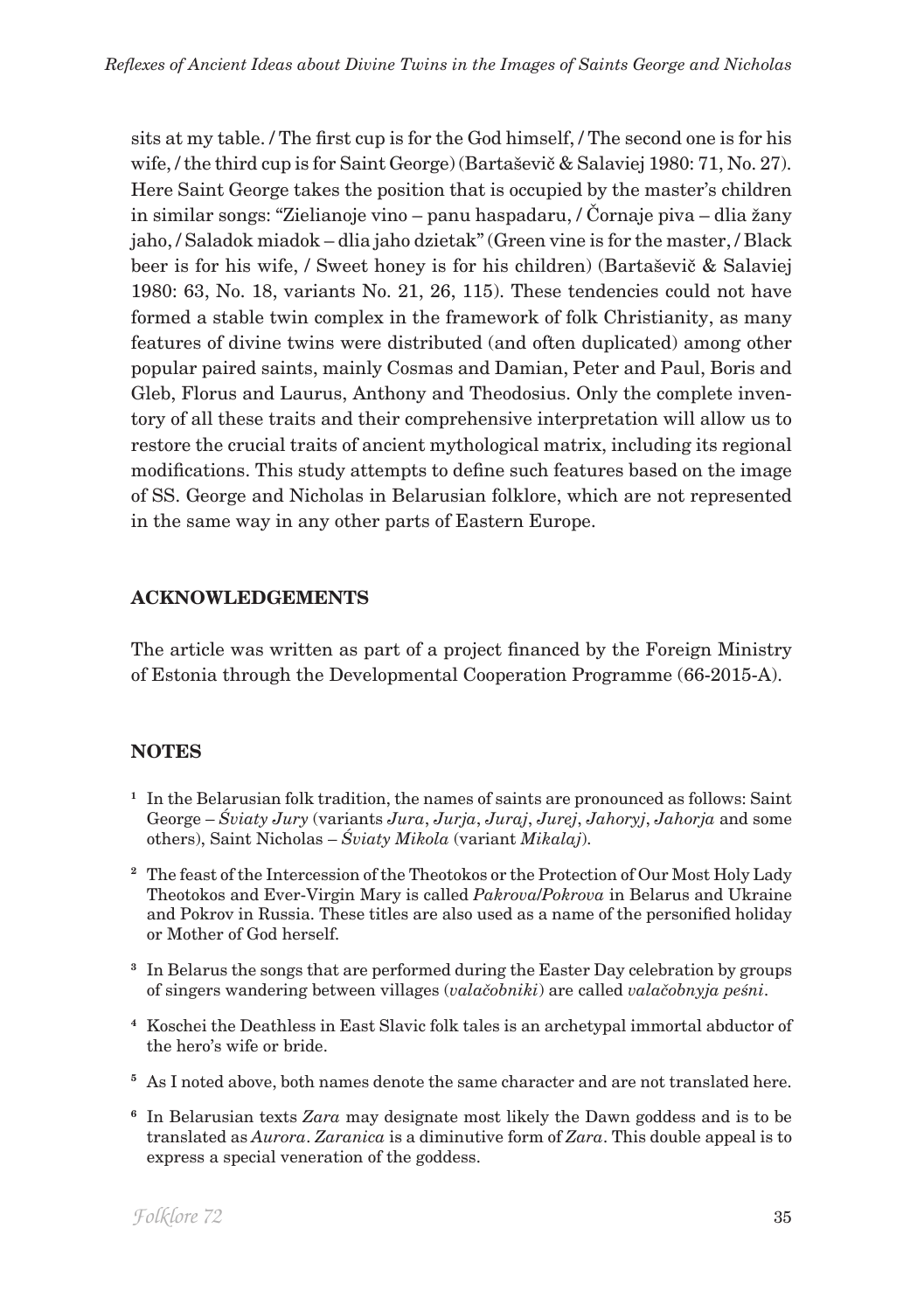#### **REFERENCES**

- Anichkov, Evgeniy 1892. Mikola Ugodnik i sv. Nikolai. [Mikola the Saint and St. Nicholas.] *Zapiski Neo-Filologicheskogo obshchestva*. [Notes of the Neo-Philological Society.] Vol. 2, No. 2, p. 55.
- Antonin, arkhimandrit 1873. Yeshchio o svyatitele Nikolaye Mirlikiyskom. [More on Prelate Nicholas of Myra (in Lycia).] *Trudy Kiyevskoi dukhovnoi akademii*. [Works of the Kiev Theological Academy.] Vol. IV, No. 12, pp. 241–288.
- Bandarčyk, Vasiĺ (ed.) 1973. *Čaradziejnyja kazki.* [Fairy Tales.] Vol. 1. Minsk: Navuka i technika.
- Bartaševič, Halina (ed.) 1992. *Zamovy*. [Charms.] Minsk: Navuka i technika.
- Bartaševič, Halina & Salaviej, Lija (eds.) 1979. *Viesnavyja piesni*. [Spring Songs.] Minsk: Navuka i technika.
- Bartaševič, Halina & Salaviej, Lija (eds.) 1980. *Valačobnyja piesni*. [Easter Songs.] Minsk: Navuka i technika.
- Bessonov, Piotr 1871. *Belorusskiye pesni, s podrobnym obyasneniyem ikh tvorchestva i yazyka, s ocherkami narodnogo obryada, obychaya i vsego byta*. [Belarusian Songs with a Detailed Explanation of Their Expression and Language, with Notes on Folk Ritual, Custom and Way of Life.] Moscow: Tipografia Bakhmeteva.
- Bracken, Helmut von 1935. Zwillinge als Zauberärzte und Heilgötter. *Ciba Zeitschrift*, Vol. 23, pp. 780–782.
- Bremmer, Jan N. 2008. *Greek Religion and Culture, the Bible and the Ancient Near East*. Leiden & Boston: Brill.
- Cahier, Charles 1867. *Caractéristiques des saints dans l'art populaire. Tome Second. G etc*. Paris: Libraire Poussielgue frères. Available at http://gallica.bnf.fr/ark:/12148/ bpt6k5784430n, last accessed on 10 April 2018.
- Chapouthier, Fernand 1935. *Les Dioscures au service d'une déesse: étude d'iconographie religieuse*. Paris: E. de Boccard.
- Doble, Gilbert Hunter 1935. *Saint Meriadoc: Bishop and Confessor, Patron of Camborne*. Truro: Netherton and Worth.
- Doble, Gilbert Hunter 1939. *Saint Mewan and Saint Austol: Patrons of the Parishes of St. Mewan and St. Austell, Cornwall*. Long Compton: King's Stone Press.
- Dobrovol'skiy, Vladimir 1894. *Smolenskiy etnograficheskiy sbornik.* [Ethnographic Anthology of Smolensk.] *Vol. III: Poslovitsy*. [Proverbs.] St. Petersburg: Tipografia S. N. Khudekova.
- Doederlein, Ludwig 1850. *Homerisches Glossarium. Bd. I*. Erlangen: Ferdinand Enke.
- Drevlyanskiy, Pavel 1846. Belorusskie narodnye poverya: Statya vtoraya. [Belarusian Folk Beliefs: The Second Paper.] *Pribavleniya k Zhurnalu Ministerstva narodnogo prosveshcheniya.* [Appendix to the Journal of the Ministry of Folk Education.] Vol. 3, pp. 85–125.
- Eitrem, Samson 1902. *Die göttlichen Zwillinge bei den Griechen*. Christiania: A.W. Brøggers Buchdruckerei. Available at https://bildsuche.digitale-sammlungen. de/index.html?c=viewer&bandnummer=bsb00067463&pimage=4&v=100&nav= &l=de, last accessed on 10 April 2018.

Fiadosik, Anatoĺ (ed.) 1972. *Zahadki*. [Riddles.] Minsk: Navuka i technika.

Fiadosik, Anatoĺ (ed.) 1976. *Prykazki i prymaŭki ŭ dzviuch knihach*. [Proverbs and Sayings in Two Books.] Book 1. Minsk: Navuka i technika.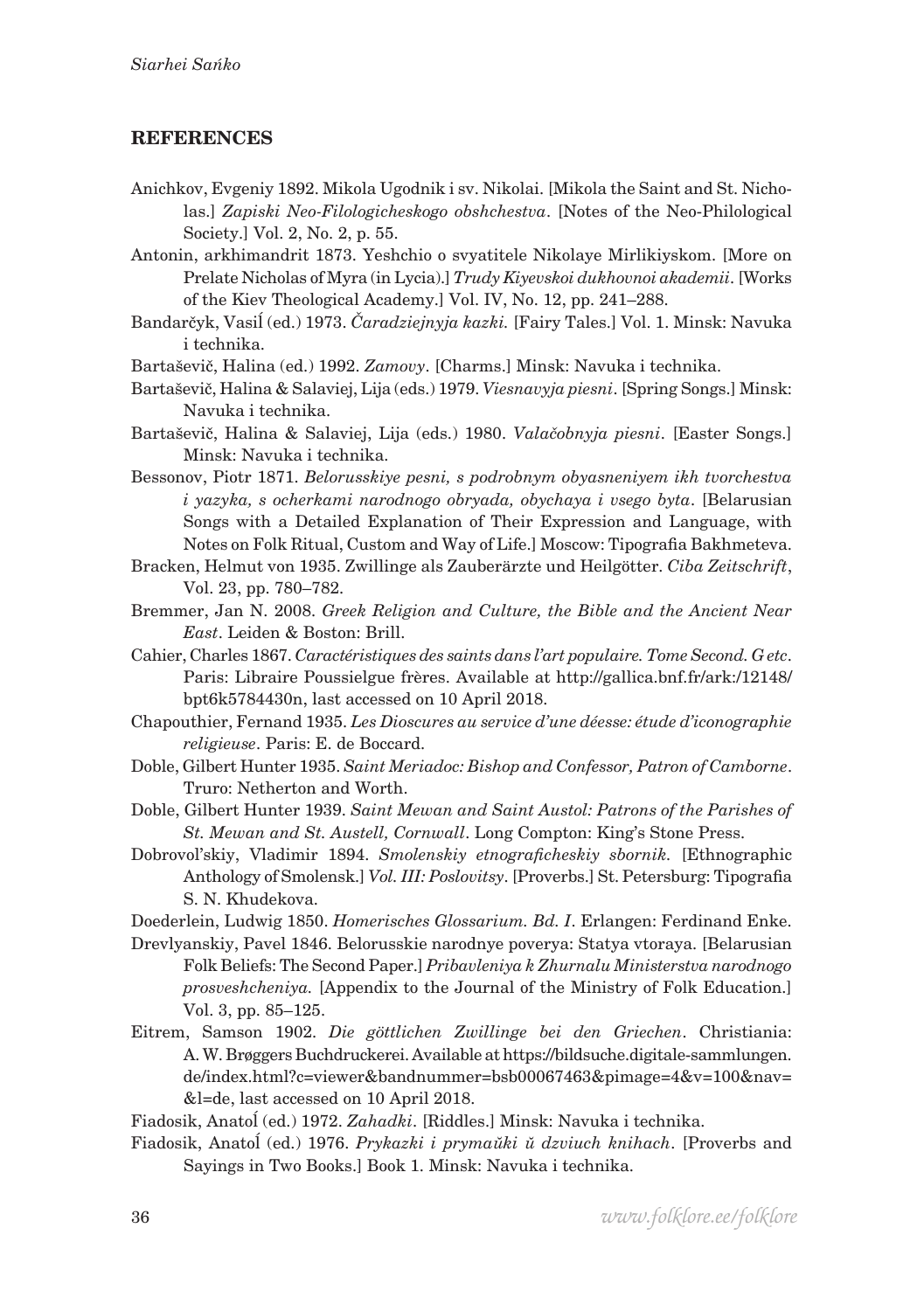- Fomina, Mariya 1984. Zhanrovye i syuzhetnokompozitsionnye osobennosti drevnerusskogo literaturnogo sbornika "Zlatostruj". [Genre and Plot Composition Peculiarities of the Ancient Russian Literary Anthology "Zlatostruj".] *Voprosy syuzheta i kompozitsii*. [Issues of Plot and Composition.] Gorky: Gor'k. gos. un-t im. N. I. Lobachevskogo, pp. 14–19.
- Grunau, Simon 1876. *Simon Grunau's preussische Chronik. Bd. I*. Leipzig: Verlag von Duncker & Humblot. Available at http://www.mgh-bibliothek.de/dokumente/a/ a016932+0001.pdf, last accessed on 10 April 2018.
- Hankoff, Leon D. 1977. Why the Healing Gods Are Twins. *The Yale Journal of Biology and Medicine*, Vol. 50, No. 3, pp. 307–319. Available at https://www.ncbi.nlm. nih.gov/pmc/issues/174258/, last accessed on 10 April 2018.
- Harris, J. Rendel 1903. *The Dioscuri in the Christian Legends*. London: C. J. Clay and Sons. Available at https://archive.org/details/cu31924099385084, last accessed on 10 April 2018.
- Harris, J. Rendel 1906. *The Cult of the Heavenly Twins*. Cambridge: The University Press. Available at https://archive.org/details/cultheavenlytwi00harrgoog, last accessed on 10 April 2018.
- Harris, J. Rendel 1913. *Boanerges*. Cambridge: Cambridge University Press. Available at https://archive.org/details/boanerges00harr, last accessed on 10 April 2018.
- Haudry, Jean 1992. Podalire et Machaon. *Lalies: Actes des sessions de linguistique et de littérature*, Vol. 10 (Aussois, 1988 & 1989), pp. 355–363.
- Höfer, Otto 1894–1897. Machaon. In: W. H. Roscher (ed.) *Ausführliches Lexikon der griechischen und römischen Mythologie*. Leipzig: Druck und Verlag von B. G. Teubner, pp. 2228–2231.
- Hrynblat, Majsiej & Hurski, Anton (eds.) 1983. *Liehiendy i padanni*. [Legends and Traditions.] Minsk: Navuka i technika.
- Ivanov, Vyacheslav & Toporov, Vladimir 1977. Strukturno-tipologicheskiy podkhod k semanticheskoy interpretatsii proizvedeniy izobrazitel'nogo iskusstva v diakhronicheskom aspekte. [Structural-Typological Approach to Semantic Interpretation of Fine Art Works in a Diachronic Aspect.] *Trudy po znakovym sistemam*. [Works on Sign Systems.] Vol. VIII, pp. 103–119.
- Ivanov, Vyacheslav & Toporov, Vladimir 1983. K probleme ltsh: *Jumis* i baltiyskogo bliznechnogo kul'ta. [On the Issue of Latvian *Jumis* and Baltic Twin Cult.] *Baltoslavyanskiye issledovaniya 1982*. [Baltic-Slavic Studies 1982.] Moscow: Nauka, pp. 140–175.
- Ivanov, Vyacheslav & Toporov, Vladimir 1992. Patols. [Patols.] In: S. Tokarev (ed.) *Mify narodov mira: Entsiklopediya. T. 2. K – Ya*. [Myths of Peoples around the World: Encyclopedia.] Moscow: Sovetskaya Entsiklopediya, p. 293.
- Jamison, Stephanie W. & Brereton, Joel P. (transl.) 2014. *The Rigveda: The Earliest Religious Poetry of India. 3 volumes*. Oxford & New York: Oxford University Press.
- Janda, Michael 2006. The Religion of the Indo-Europeans. In: K. Jones-Bley & M. E. Huld & A. D. Volpe & M. Robbins Dexter (eds.) *Proceedings of the Seventeenth Annual UCLA Indo-European Conference, Los Angeles, October 27–28, 2005*. Washington: Institute for the Study of Man, pp. 1–29.
- Jankulak, Karen 2013 [2009]. Adjacent Saints' Dedications and Early Celtic History. In: S. Boardman & J. R. Davies & E. Williamson (eds.) *Saints' Cults in the Celtic World*. Woodbridge, UK & Rochester, N.Y.: The Boydell Press, pp. 91–118.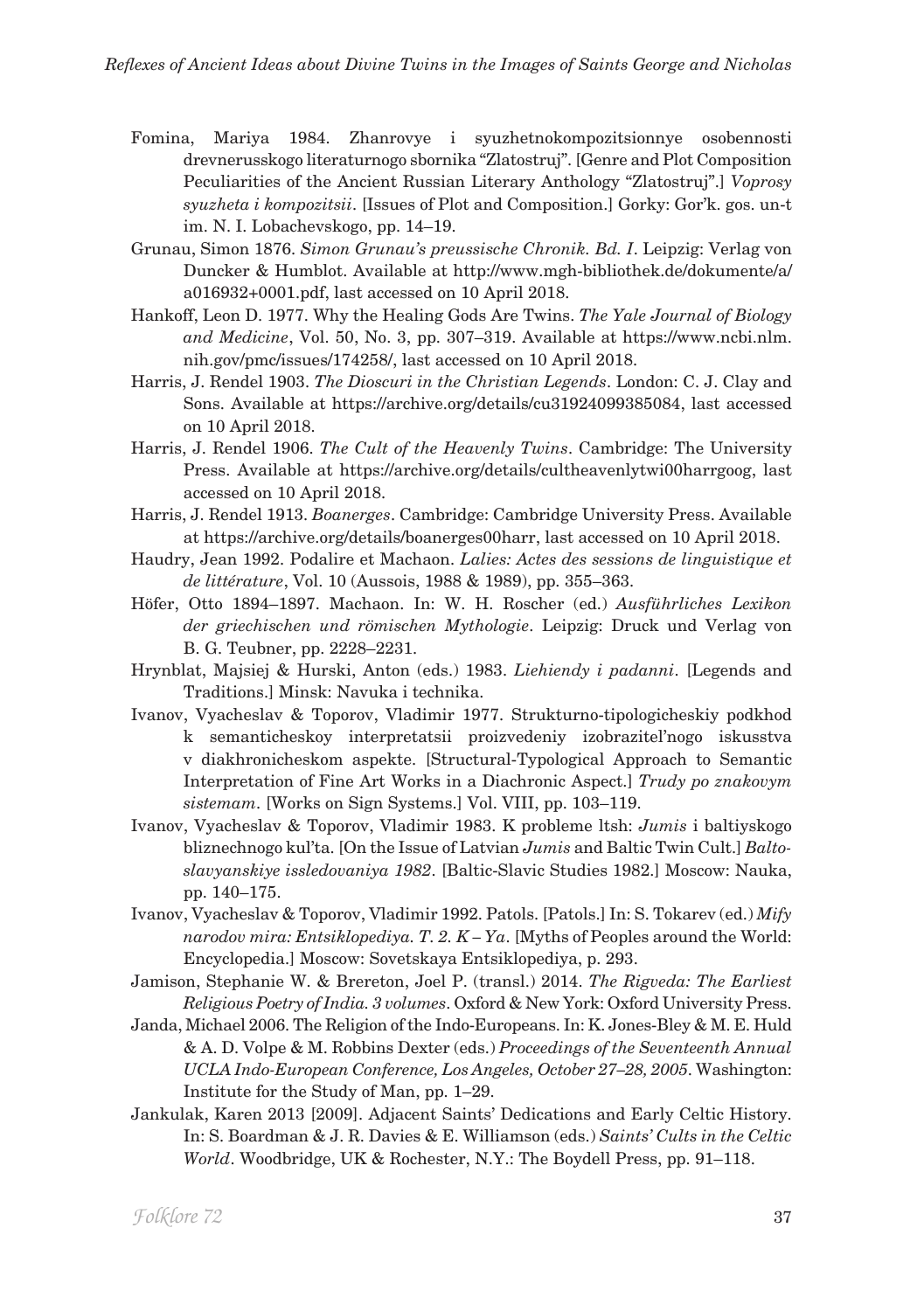- Karavelov, Lyuben 1861. *Pamyatniki narodnogo byta bolgar.* [Records of the Bulgarian Folk Way of Life.] Book 1. Moscow: Tipografiya K. Andersa.
- Khlybova, Taisiya 2007. Stikh o Nikole Mokrushe. [Poem about Nikola Mokrush.] *Zhivaya starina*. [Living Antiquity.] No. 2, pp. 22–26.
- Krappe, Alexander H. 1936. Les dieux jumeaux dans la religion germanique. *Acta Philologica Scandinavica*, No. 6, pp. 1–25.
- Leonid, arkhimandrit 1881. *Zhitiye i chudesa sv. Nikolaya Mirlikiyskogo i Pokhvala yemu: Issledovaniye dvukh pamyatnikov drevney russkoy pismennosti XI veka.* [Vita and Miracles of Nicholas of Myra in Lycia and a Panegyric to Him: A Study of Two Records of Russian Writing of the 11th Century.] St. Petersburg: Tipografiya V. S. Balashova.
- Levkiyevskaya, Yelena 2002. Mekhanizmy sozdaniya mifologicheskikh fantomov v "Belorusskikh narodnykh predaniyakh" P. Drevlyanskogo. [The Mechanisms of Mythological Phantom Creation in "Belarusian Folk Traditions" by P. Drevlyanskiy.] In: A. L. Toporkov et al. (comps.) *Rukopisi, kotorykh ne bylo: Poddelki v oblasti slavyanskogo fol'klora*. [Manuscripts That Never Existed: Counterfeits in the Field of Slavic Folklore.] Moscow: Nauchno-izdatel'skiy tsentr "Ladomir", pp. 311–351.
- Lis, Arsienij & Taŭlaj, Halina (eds.) 1985. *Kupaĺskija i piatroŭskija pieśni*. [St John's Day and St. Peter's Day Songs.] Minsk: Navuka i technika.
- Lopatin, Gennadiy 2006. Kul't sv. Nikolaya po sovremennym belorusskim svidetel'stvam. [St. Nicholas's Cult According to Modern Belarusian Testimonies.] *Palaeoslavica*, Vol. XIV, pp. 287–313.
- Macdonell, Arthur A. 2002 [1897]. *Vedic Mythology*. Delhi: Motilal Banarsidass Publishers.
- Makeyeva, Irina 2009. Chudesa Nikolaya Chudotvortsa o saratsine v russkoy pis'mennosti. [Nikolay the Wonderworker's Miracles of Saracen in Russian Literature.] *Trudy otdela drevnerusskoy literatury*. [The Works of the Ancient Russian Literature Department.] Vol. 60, pp. 3–28.
- Maykov, Leonid 1869. *Velikorusskiye zaklinaniya*. [Great Russian Incantations.] St. Petersburg: Tipografiya Maykova.
- Mažejka, Zinaida 1981. *Pieśni bielaruskaha Paazierja*. [Songs of Belarusian Poozer'e.] Minsk: Navuka i technika.
- Nikolayev, Aleksandr 2012. "Gimn Dioskuram" Alkeya. [Alcaeus' "Hymn to Dioscuri".] *Aristey: Vestnik klassicheskoy filologii i antichnoy istorii*. [Aristeas: Philologia classica et historia antiqva.] Vol. V, pp. 114–140. Available at https://scholar. harvard.edu/files/nikolaev/files/nikolaev\_gimn\_dioskuram.pdf, last accessed on 10 April 2018.
- O'Connor, Bonnie B. & Hufford, David J. 2001. Understanding Folk Medicine. In: E. Brady (ed.) *Healing Logics: Culture and Medicine in Modern Health Belief Systems*. Logan: Utah State University Press, pp. 13–35. DOI: 10.2307/j.ctt46nwrq.5.
- Puhvel, Jaan 1969. Hittite *annaš šiwaz. Zeitschrift für vergleichende Sprachforschung*. Bd. 83, H. 1, pp. 59–63. Available at http://www.jstor.org/ stable/40849411?seq=1#page\_scan\_tab\_contents, last accessed on 10 April 2018.
- Puhvel, Jaan 1977. Devata-Dvandva in Hittite, Greek, and Latin. *The American Journal of Philology*, Vol. 98, No. 4, pp. 396–405. http://dx.doi.org/10.2307/293802.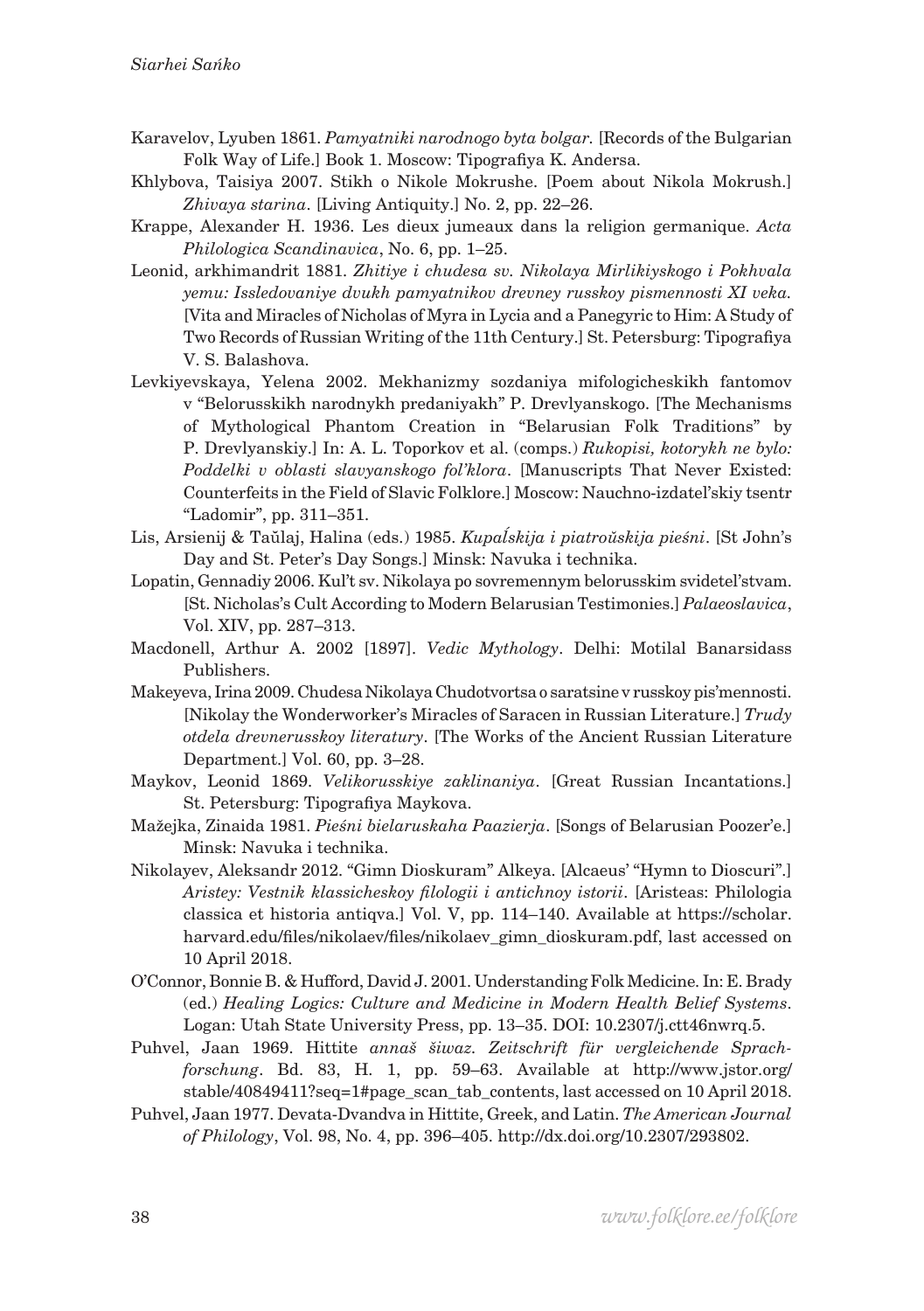- Radhakrishnan, Sarvepalli 1968 [1953]. *The Principal Upaniṣads*. London: George Allen & Unwin Ltd. Available at https://archive.org/stream/ PrincipalUpanishads/129481965-The-Principal-Upanishads-by-S-Radhakrishnan#page/n5/mode/2up, last accessed on 10 April 2018.
- Romanov, Yevdokim 1891a. *Belorusskiy sbornik.* [Belarusian Anthology.] *Vol. 4: Skazki kosmogonicheskiye i kul'turnye*. [Cosmogonic and Cultural Tales.] Vitebsk: Tipolitografiya G. A. Malkina.
- Romanov, Yevdokim 1891b. *Belorusskiy sbornik.* [Belarusian Anthology.] *Vol. 5: Zagovory, apokrify i dukhovnyye stikhi*. [Charms, Apocrypha, and Religious Verses.] Vitebsk: Tipo-litografiya G. A. Malkina.
- Sańko, Siarhiej 1994. Siužet "pra źniklaha boha": hiecka-kryŭskija (bielaruskija) paralieli. [The "Missing God" Plot: Hittite-Belarusian Parallels.] *Kryŭja: Crivica. Baltica. Indogermanica*, No. 1, pp. 5–24.
- Sańko, Siarhiej 2011. Kumiaĺhan. [Kumilgan.] In: T. Valodzina & S. Sańko (eds.) *Mifalohija bielarusaŭ: Encyklapiedyčny sloŭnik*. [Belarusian Mythology: Encyclopedic Dictionary.] Minsk: Bielaruś, pp. 259–260.
- Sańko, Siarhiej 2016. Heniealohija i hermienieŭtyka matyvu "Mifičnaja istota na drevie" ŭ zamoŭnych tekstach: svietapohliadny i kamparatyŭny aspiekty. [Genealogy and Hermeneutics of the Motif of a "Mythic Creature on the Tree" in Incantation Texts: Worldview and Comparative Aspects.] *Bielaruski faĺklor: Materyjaly i dasliedavanni*. [Belarusian Folklore: Materials and Research.] Vol. 3, pp. 10–52.
- Sheyn, Pavel 1874. *Belorusskiye narodnyye pesni, s otnosyashchimisya k nim obryadami, obychayami i suyeveriyami, s prilozheniyem obyasnitel'nogo slovarya i grammaticheskikh primechaniy*. [Belarusian Folk Songs with Relevant Rituals, Customs, and Superstitions, Supplemented by an Explanatory Glossary and Grammar Notes.] St. Petersburg: Tipografiya Maykova.
- Sheyn, Pavel 1893. *Materialy dlya izucheniya byta i yazyka russkogo naseleniya Severo-Zapadnogo kraya.* [Materials for the Study of Ways of Life and Language of the Russian Population of the North-Western Region.] *Vol. II: Skazki, anekdoty, legendy, predaniya*… [Tales, Jokes, Legends, Traditions…] St. Petersburg: Tipografiya Imperatorskoy akademii nauk.
- Sreznevskiy, Izmail 1867. *Svedeniya i zametki o maloizvestnykh i neizvestnykh pamyatnikakh.* [Information and Notes about Little-Known and Unknown Records.] I–XL. St. Petersburg: Tipografiya Imperatorskoy akademii nauk.
- Tolstaya, Svetlana 2001. Antroponimy v narodnoi kalendarnoi terminologii: (Na primere polesskogo narodnogo kalendarya). [Anthroponyms in Folk Calendar Terminology (on the data from Polesian folk calendar).] *Izvestiya Ural'skogo gosudarstvennogo universiteta*. [Reports of the Ural State University.] No. 20, pp. 54–59.
- Tolstaya, Svetlana 2005. *Polesskii narodnyi kalendar'*. [Polesian Folk Calendar.] Moscow: Indrik.
- Toporkov, Andrey 2002. O "Belorusskikh narodnykh predaniyakh" i ikh avtore. [On "Belarusian Folk Traditions" and Their Author.] In: A. L. Toporkov et al. (comp.) *Rukopisi, kotorykh ne bylo: Poddelki v oblasti slavyanskogo fol'klora*. [Manuscripts That Never Existed: Counterfeits in Slavic Folklore Field.] Moscow: Nauchnoizdatel'skiy tsentr "Ladomir", pp. 245–254.
- Toporov, Vladimir 1988. Avsen' i "Avsenevy" teksty v svete rekonstruktsii. [Avsen and "Avsen's" Texts in Light of Reconstruction.] *Etnolingvistika teksta: Semiotika*